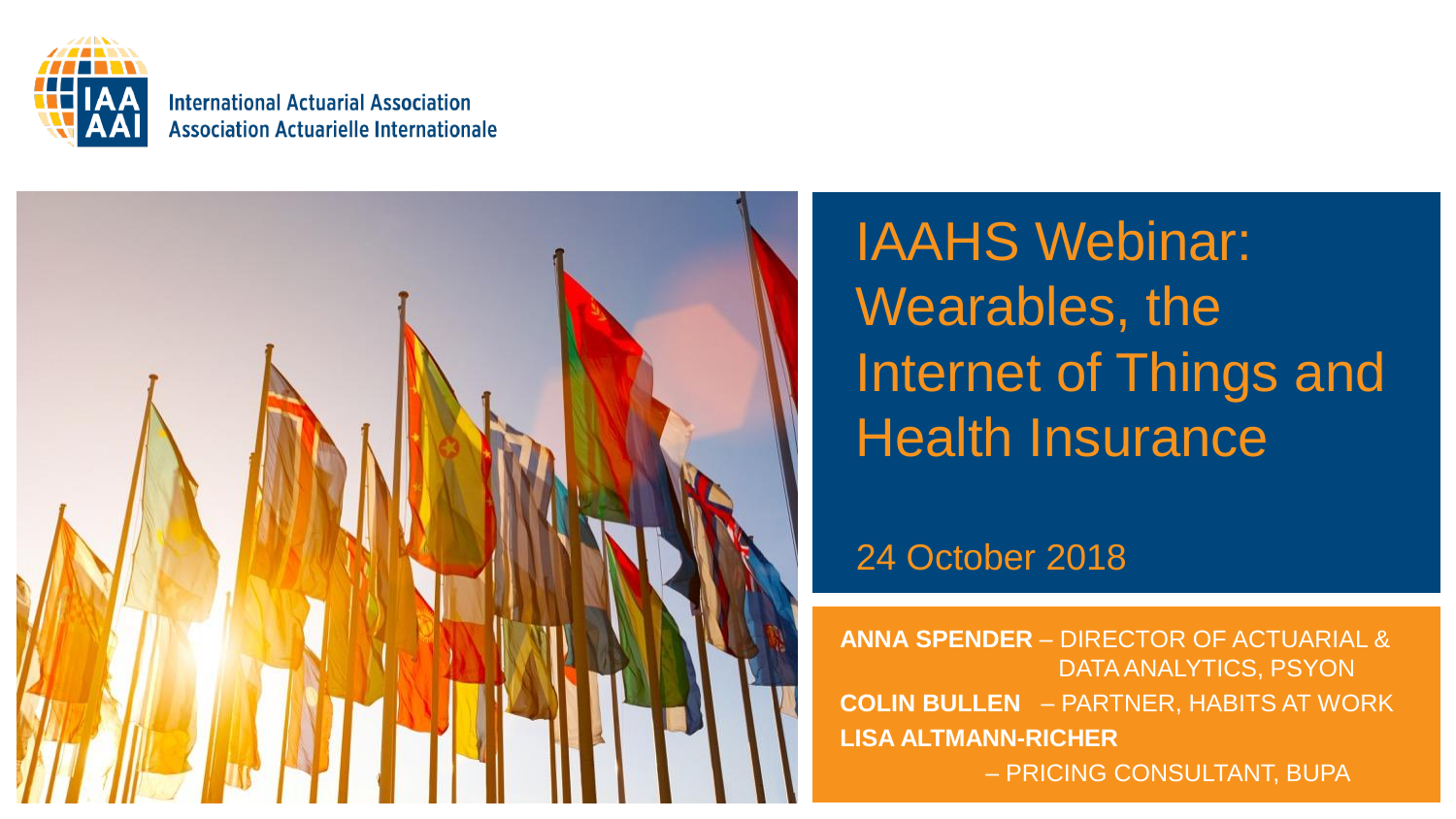

#### **International Actuarial Association Association Actuarielle Internationale**



# Wearables and the Internet of Things: Working Party Update

**ANNA SPENDER** – DIRECTOR OF ACTUARIAL & DATA ANALYTICS, PSYON **COLIN BULLEN** – PARTNER, HABITS AT WORK

October 2018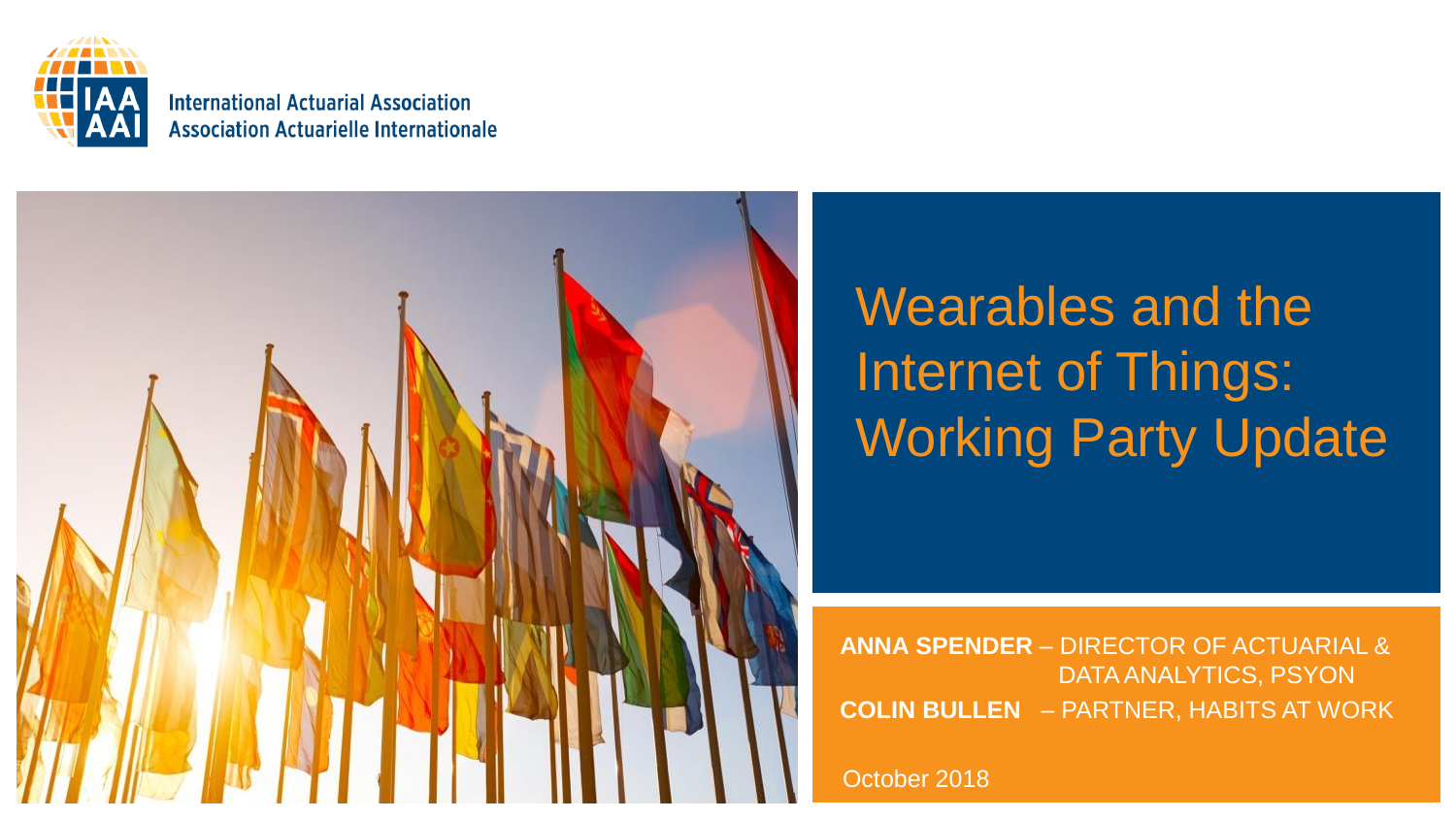

- Introduction
- Overview of wearable devices and the Internet of Things
- Types of measurements
- Current examples of use
- Data considerations
- Risks and challenges
- Technical developments what the future may bring...
- Considerations for the future of insurance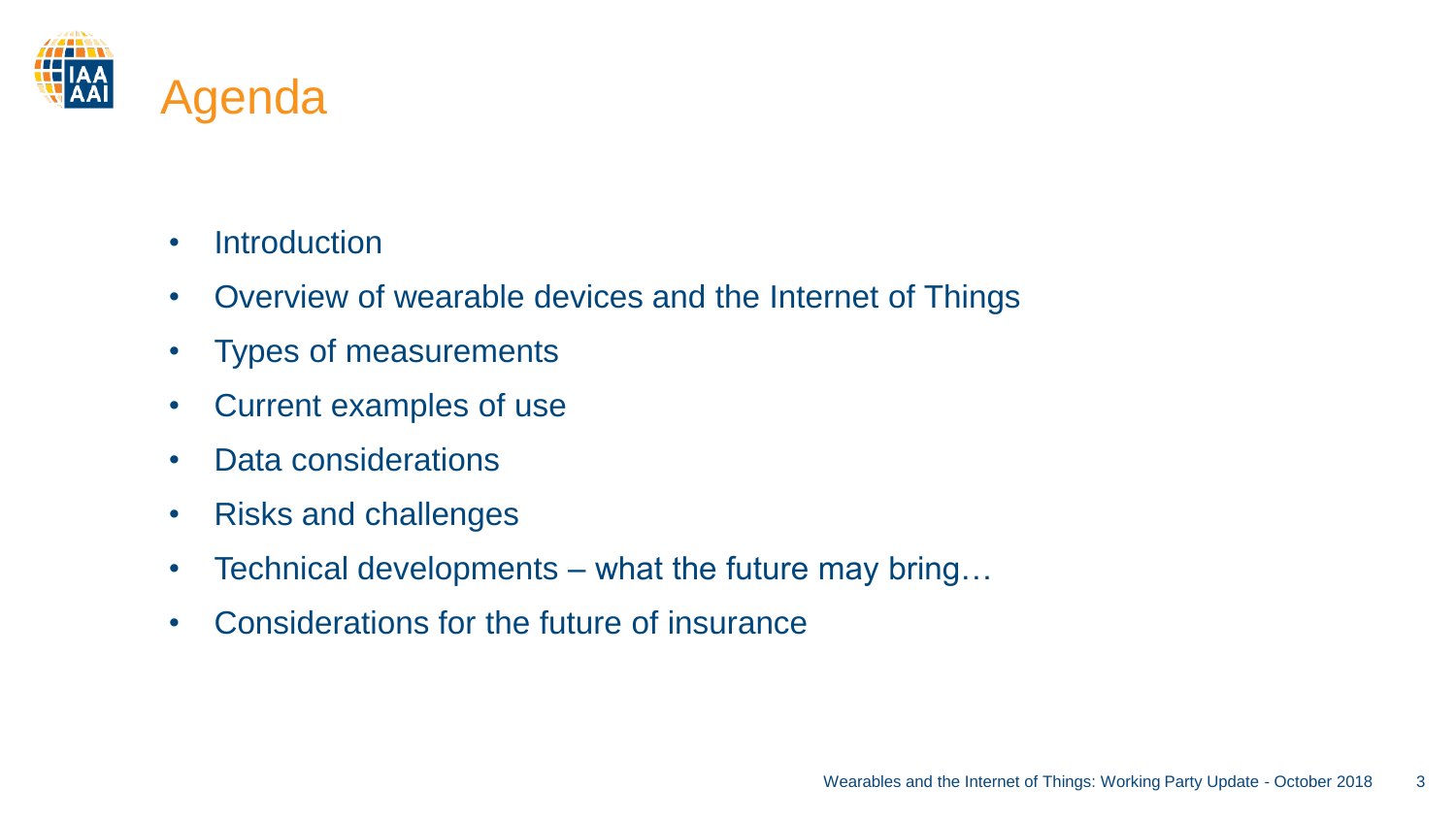## Introduction to Working Party and Brief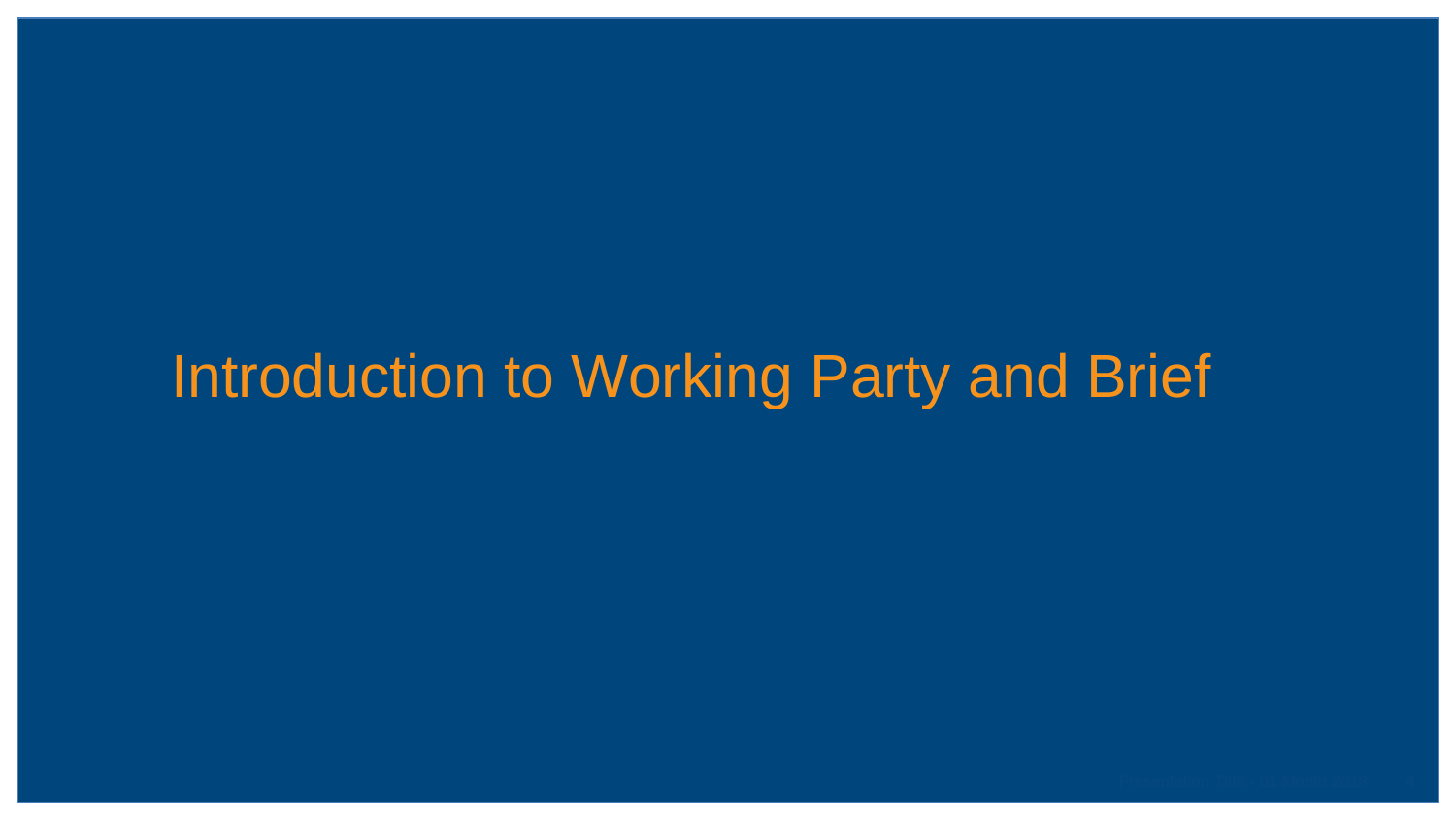

This Working Party aims to look at the emergence of wearable technology and the internet of things and their current and potential use within the health and care area.

Wearable technology related to healthier wellbeing is developing quickly and the working party looks to develop an understanding of the currently available technology, and the capabilities of the next generation. This includes considering the impact of wearables on individually underwritten protection products and/or employee benefit schemes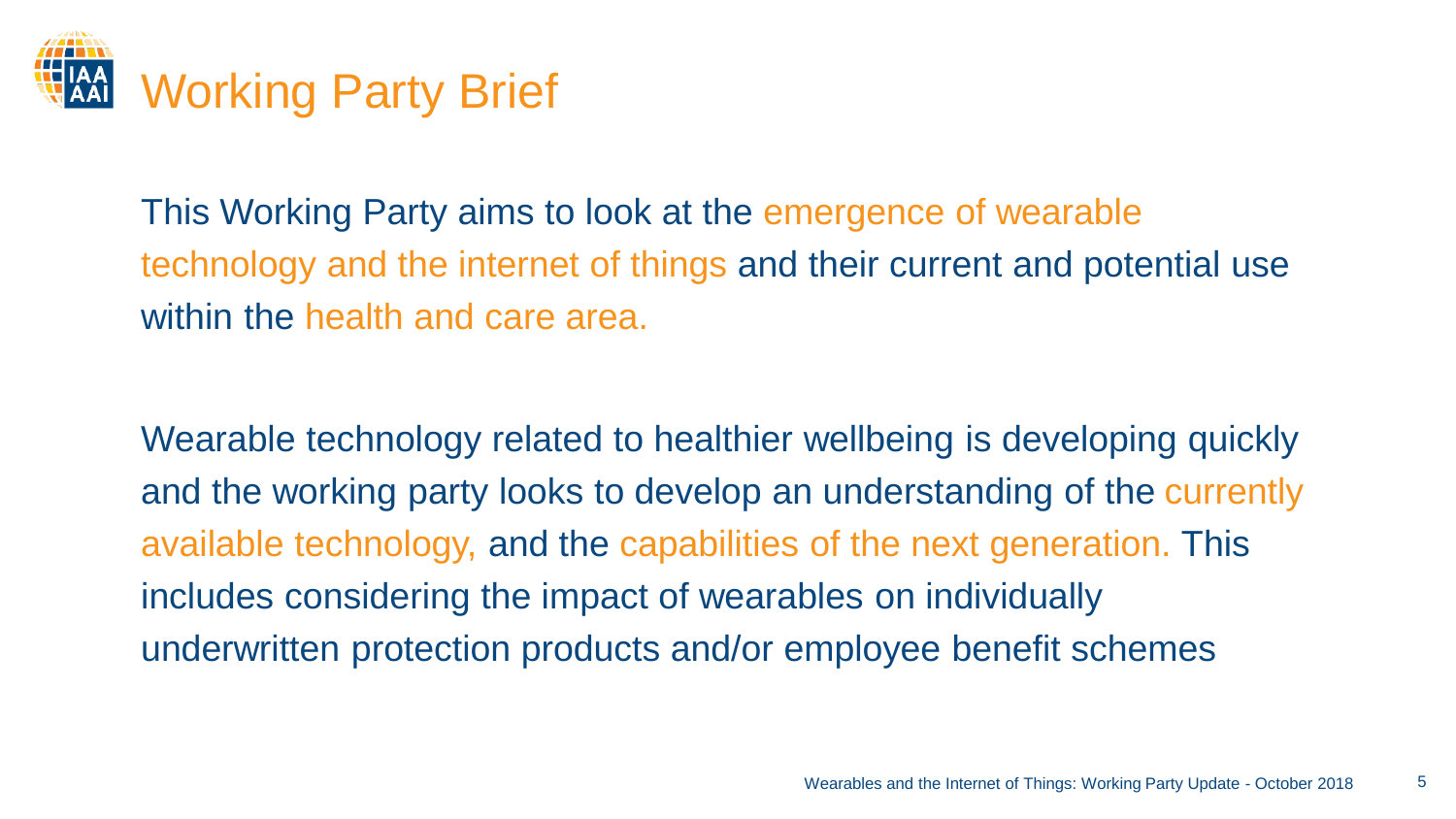

## Working Party Members

| Workstream 1 - Stakeholder analysis | <b>Workstream 2 - Devices and uses</b> |  |  |  |
|-------------------------------------|----------------------------------------|--|--|--|
| <b>Chair: Anna Spender</b>          | <b>Deputy Chair: Colin Bullen</b>      |  |  |  |
| <b>James Cripps</b>                 | Lisa Altmann-Richer                    |  |  |  |
| <b>Robin Duffy</b>                  | <b>Mark Farrell</b>                    |  |  |  |
| <b>Chris Falkous</b>                | <b>James Wigzell</b>                   |  |  |  |
| <b>Tony Horn</b>                    | <b>Wendy Yeap</b>                      |  |  |  |
| <b>Expert: Oliver Werneyer</b>      | <b>Expert: Cother Hajat</b>            |  |  |  |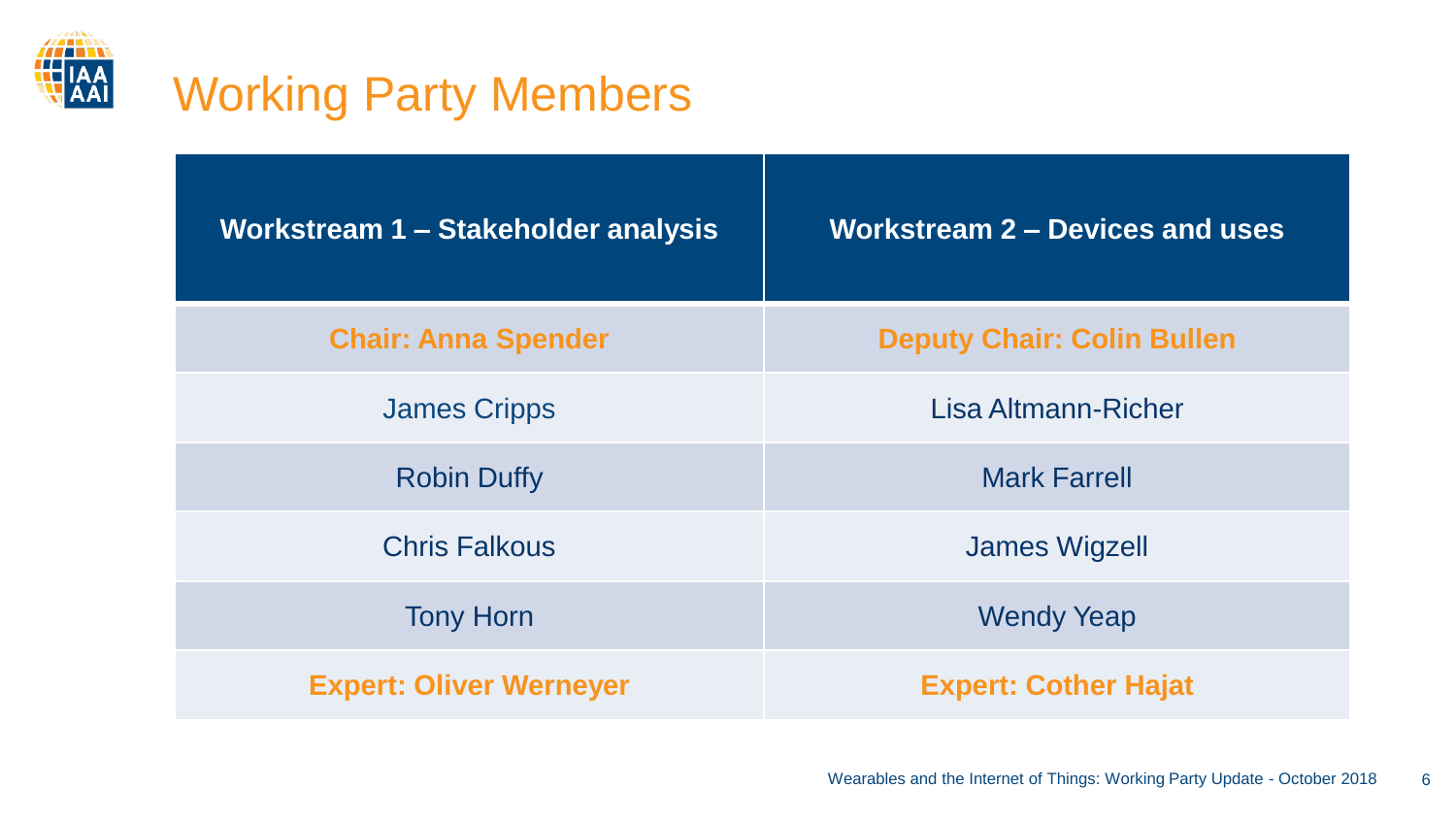



- Rapidly developing area
- Wide and ever expanding range of wearables, devices, apps, data aggregators & platforms
- Increasing numbers of insurers have started incorporating technology into their product offerings
- More than **30% of insurers worldwide\*** are already using wearable technology for customer engagement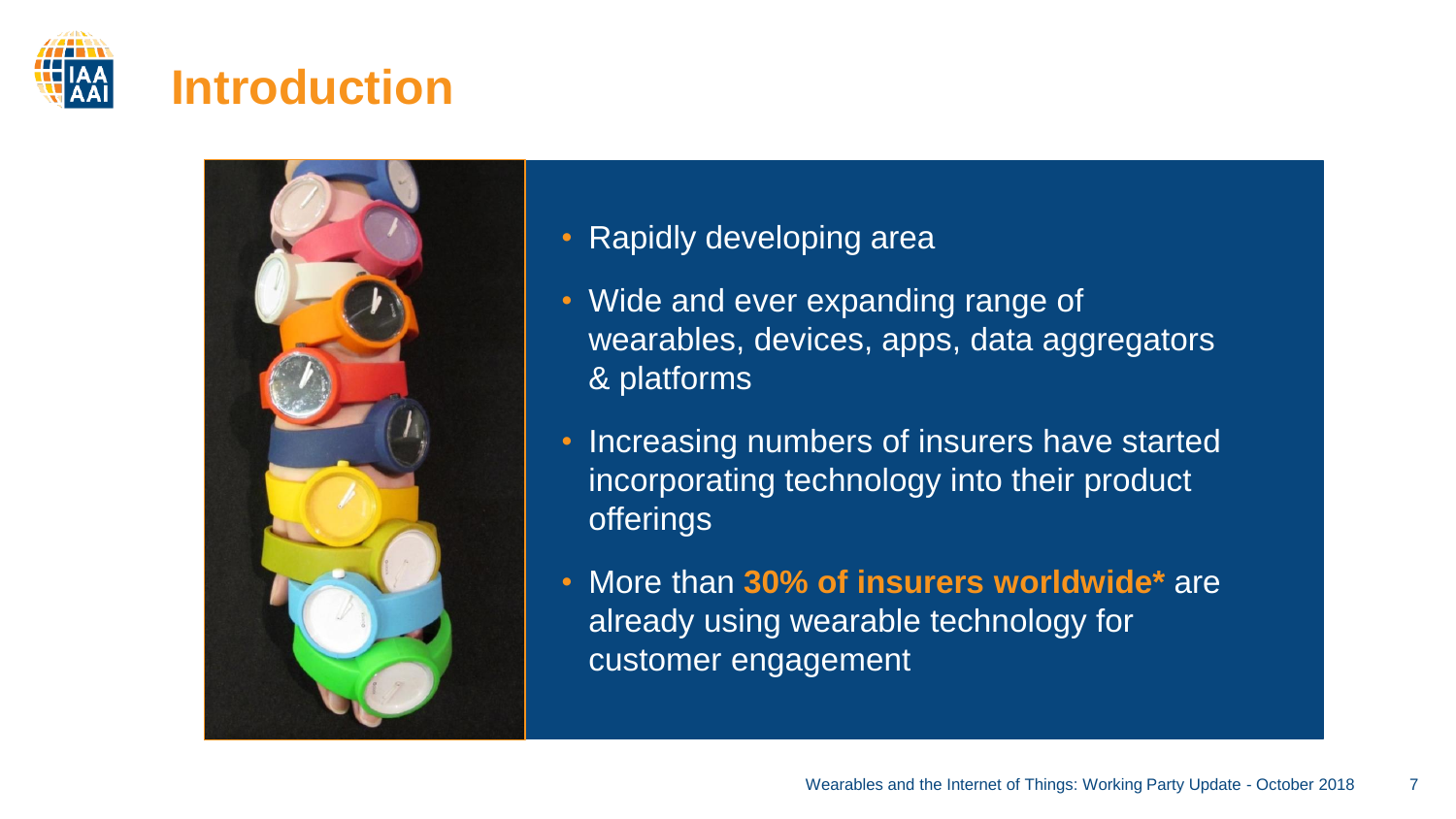

| <b>Wrist - activity/HR</b> | <b>Clothing</b>               | <b>Body</b>            | <b>IoT</b>                  | <b>Medical</b>    |
|----------------------------|-------------------------------|------------------------|-----------------------------|-------------------|
| <b>Apple Watch</b>         | <b>Tune shoes</b>             | Ouraring               | <b>Sentiance</b>            | Quell             |
| <b>Fitbit</b>              | <b>Under Armour SpeedForm</b> | Prevent - mouthguards  | AliveCor - Kardia Mobile    |                   |
| <b>Mio Global</b>          | <b>ATO-Gear Arion</b>         | <b>Kokoon</b>          | mybitat                     | <b>Stedi</b>      |
| <b>Sence</b>               | lofit shoes                   | <b>Neuroon</b>         | OnKol                       | <b>DIA-VIT</b>    |
| <b>HELO</b>                | <b>OMBra</b>                  | <b>Sleep Shepherd</b>  | 3rings                      | <b>Shade</b>      |
| Garmin                     | <b>Samsung WELT</b>           | <b>Muse</b>            | Canary care                 | <b>GlucoTrack</b> |
| <b>Striiv</b>              | Lumo Run shorts               | <b>Modius Health</b>   | <b>Howz</b>                 | <b>SwellFit</b>   |
| <b>Misfit</b>              | <b>VSP Global</b>             | <b>Moodmetric</b>      | <b>Preventice Solutions</b> | <b>BeVITAL</b>    |
| <b>Jawbone</b>             | <b>InSenth IN1</b>            | <b>Bloomlife</b>       | <b>Mimo</b>                 | <b>ADAMM</b>      |
| Moov                       | Osterhoutgroup                | <b>Qardio Arm</b>      | <b>Philips lifeline</b>     | Valedo            |
| <b>Xiaomi</b>              |                               | <b>Freestyle Libre</b> | Future path                 | <b>iTBra</b>      |
| <b>TomTom</b>              |                               | Omron RS4/6/8          | my-signals                  |                   |
|                            |                               | <b>iHeart</b>          | Smartplate                  |                   |
|                            |                               | Qardio                 | <b>Smart cities</b>         |                   |
|                            |                               | Lifepatch              | NHS "test beds"             |                   |
|                            |                               |                        | <b>TZOA</b>                 |                   |
|                            |                               |                        | <b>Alcove</b>               |                   |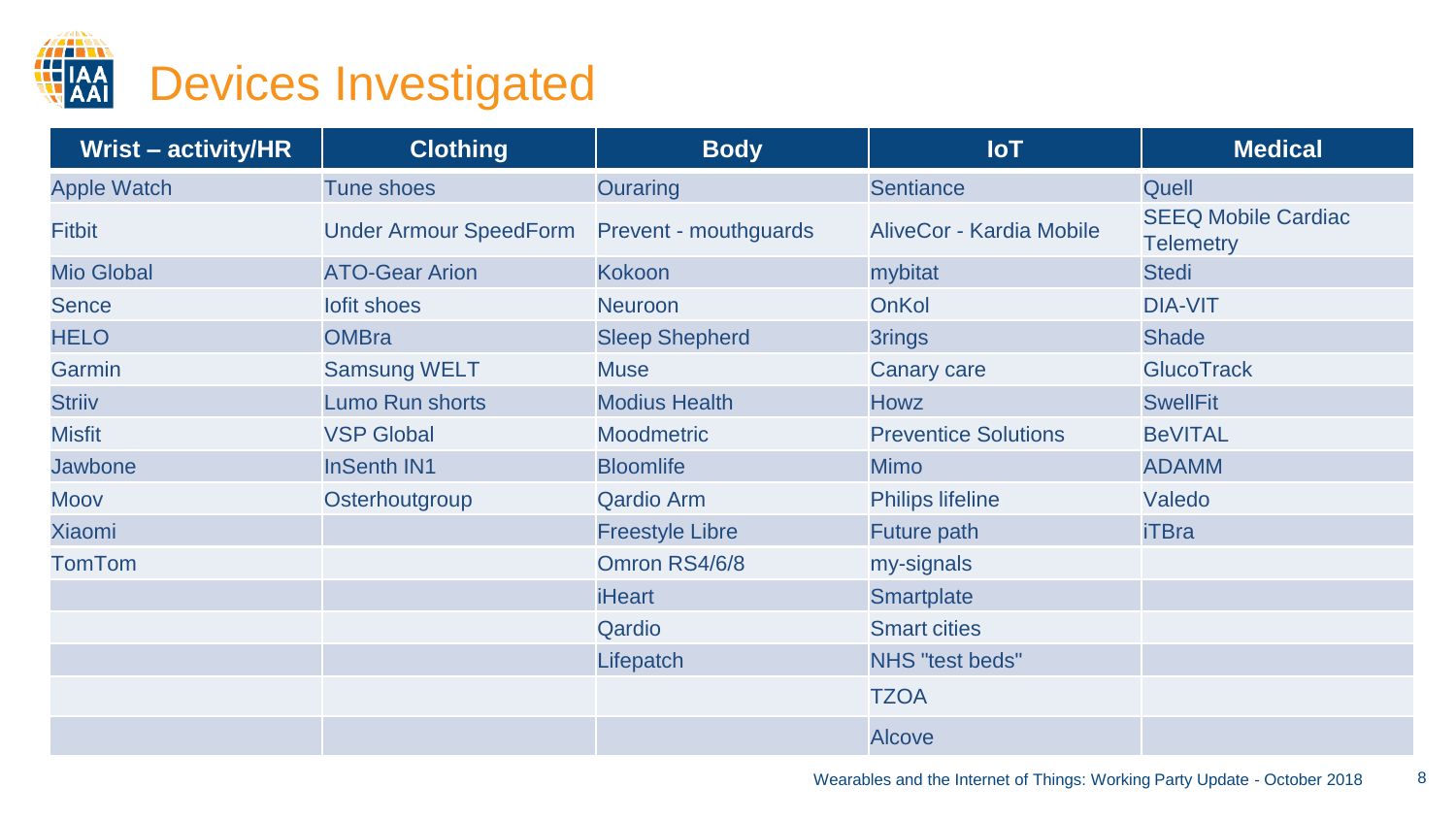

| <b>Wrist - activity/HR</b> | <b>Clothing</b>               | <b>Body</b>            | <b>IoT</b>                  | <b>Medical</b>    |
|----------------------------|-------------------------------|------------------------|-----------------------------|-------------------|
| <b>Apple Watch</b>         | <b>Tune shoes</b>             | <b>Ouraring</b>        | <b>Sentiance</b>            | Quell             |
| <b>Fitbit</b>              | <b>Under Armour SpeedForm</b> | Prevent - mouthguards  | AliveCor - Kardia Mobile    |                   |
| <b>Mio Global</b>          | <b>ATO-Gear Arion</b>         | <b>Kokoon</b>          | mybitat                     | <b>Stedi</b>      |
| <b>Sence</b>               | lofit shoes                   | <b>Neuroon</b>         | OnKol                       | <b>DIA-VIT</b>    |
| <b>HELO</b>                | <b>OMBra</b>                  | <b>Sleep Shepherd</b>  | 3rings                      | <b>Shade</b>      |
| Garmin                     | <b>Samsung WELT</b>           | <b>Muse</b>            | Canary care                 | <b>GlucoTrack</b> |
| <b>Striiv</b>              | Lumo Run shorts               | <b>Modius Health</b>   | <b>Howz</b>                 | <b>SwellFit</b>   |
| <b>Misfit</b>              | <b>VSP Global</b>             | <b>Moodmetric</b>      | <b>Preventice Solutions</b> | <b>BeVITAL</b>    |
| <b>Jawbone</b>             | <b>InSenth IN1</b>            | <b>Bloomlife</b>       | <b>Mimo</b>                 | <b>ADAMM</b>      |
| <b>Moov</b>                | Osterhoutgroup                | <b>Qardio Arm</b>      | Philips lifeline            | Valedo            |
| <b>Xiaomi</b>              |                               | <b>Freestyle Libre</b> | Future path                 | <b>iTBra</b>      |
| <b>TomTom</b>              |                               | <b>Omron RS4/6/8</b>   | my-signals                  |                   |
|                            |                               | <b>iHeart</b>          | Smartplate                  |                   |
|                            |                               | Qardio                 | <b>Smart cities</b>         |                   |
|                            |                               | Lifepatch              | NHS "test beds"             |                   |
|                            |                               |                        | <b>TZOA</b>                 |                   |
|                            |                               |                        | <b>Alcove</b>               |                   |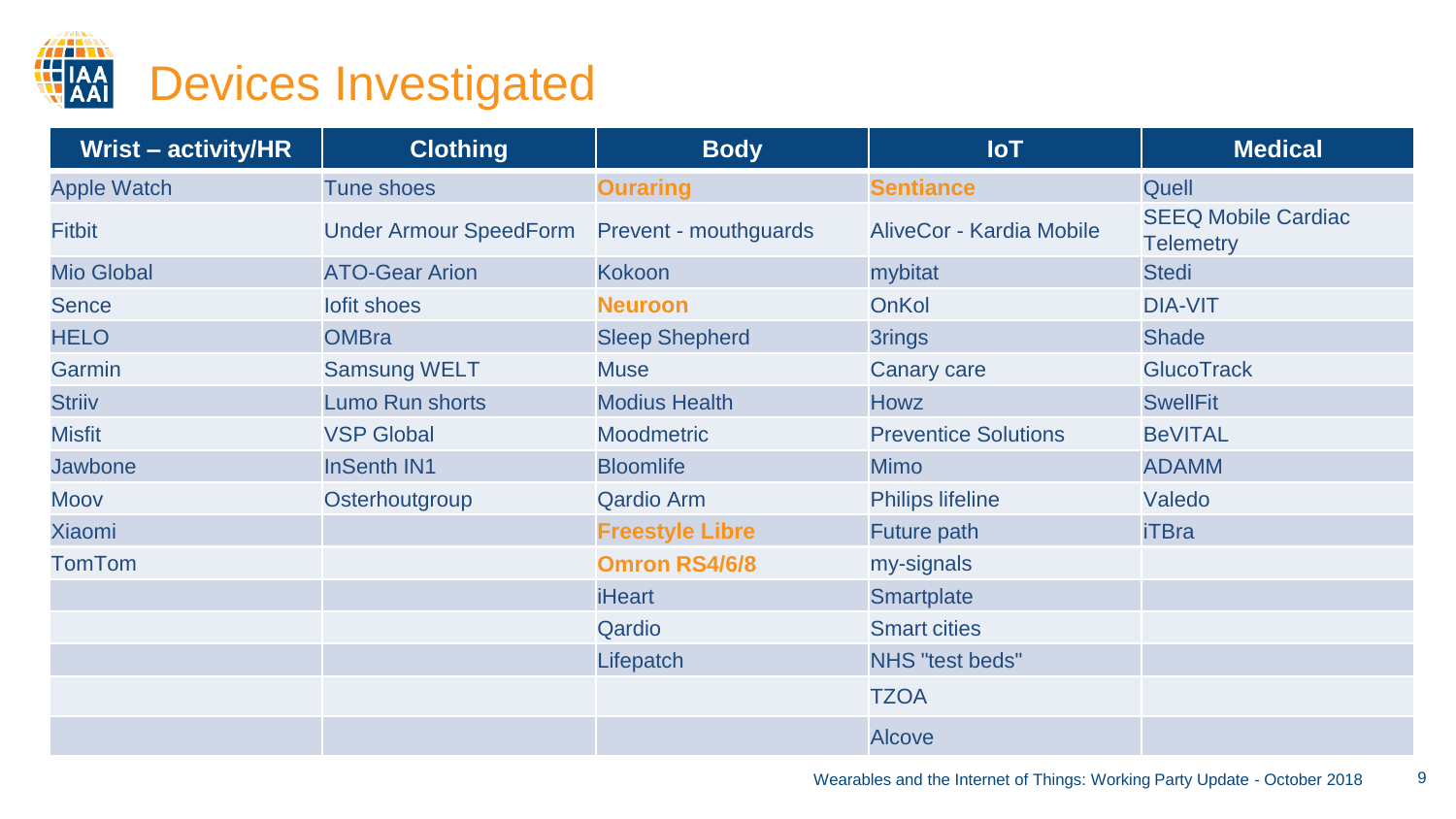



- Accelerometer
- Compass/magnetometer
- EEG biosensor
- ECG biosensor
- Galvanic skin response (stress monitor)
- GPS
- Gyroscope
- Heart rate monitor
- Oximetry monitor
- Skin conductance
- Skin temperature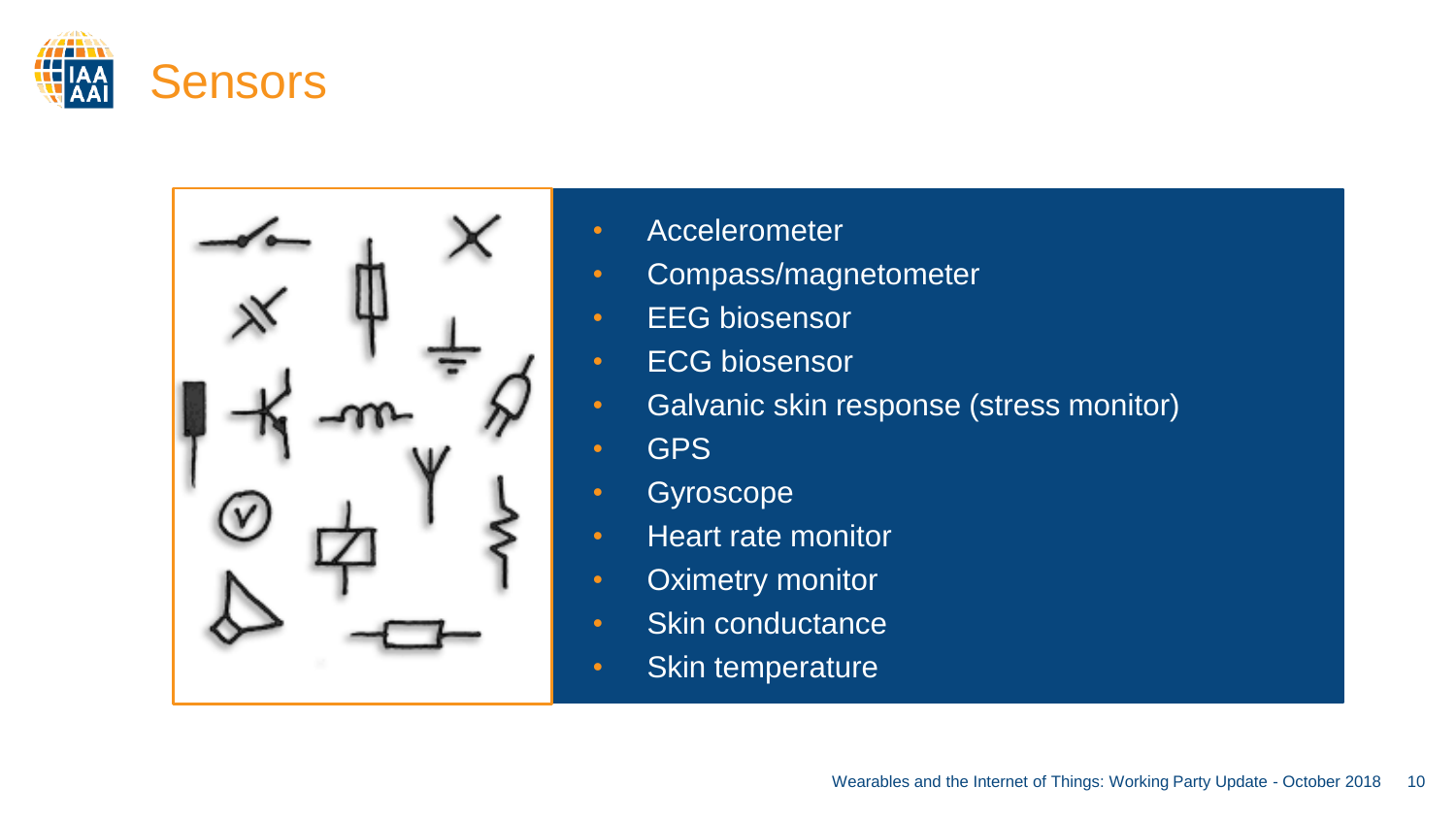

## **Measurements currently available**

| <b>Activity time</b>          | Coughing                                      | <b>Goal progress</b>                                                          | Respiration rate and patterns          |
|-------------------------------|-----------------------------------------------|-------------------------------------------------------------------------------|----------------------------------------|
| Ankle curvature               | <b>Distance</b>                               | Heart rate/pulse                                                              | <b>Sleep duration</b>                  |
| <b>Ascent/Decent (Floors)</b> | <b>ECG/EKG</b>                                | Heart rate variability (HRV)                                                  | Sleep quality (N3/light/REM)           |
| <b>Blood pressure</b>         | <b>EEG</b>                                    | Impacts to head (forces)                                                      | <b>Steps</b>                           |
| <b>Blood sugar</b>            | Falls (in the elderly)                        | Light exposure (pre-sleep)                                                    | <b>Swimming lengths</b>                |
| <b>Body composition</b>       | <b>Fitness (Cardiovascular)</b>               | Location                                                                      | <b>Swimming strokes</b>                |
| <b>Body temperature</b>       | Focus/attention                               | Pace/speed/cadence                                                            | UV exposure                            |
| <b>Calories</b>               | Galvanic skin responses<br>(emotional health) | <b>Pollution</b>                                                              | V0 <sub>2</sub> Max (derived from HRV) |
| Contractions                  | <b>Girth</b>                                  | Posture and balance, pressure<br>distribution and weight shift<br>information | Weight                                 |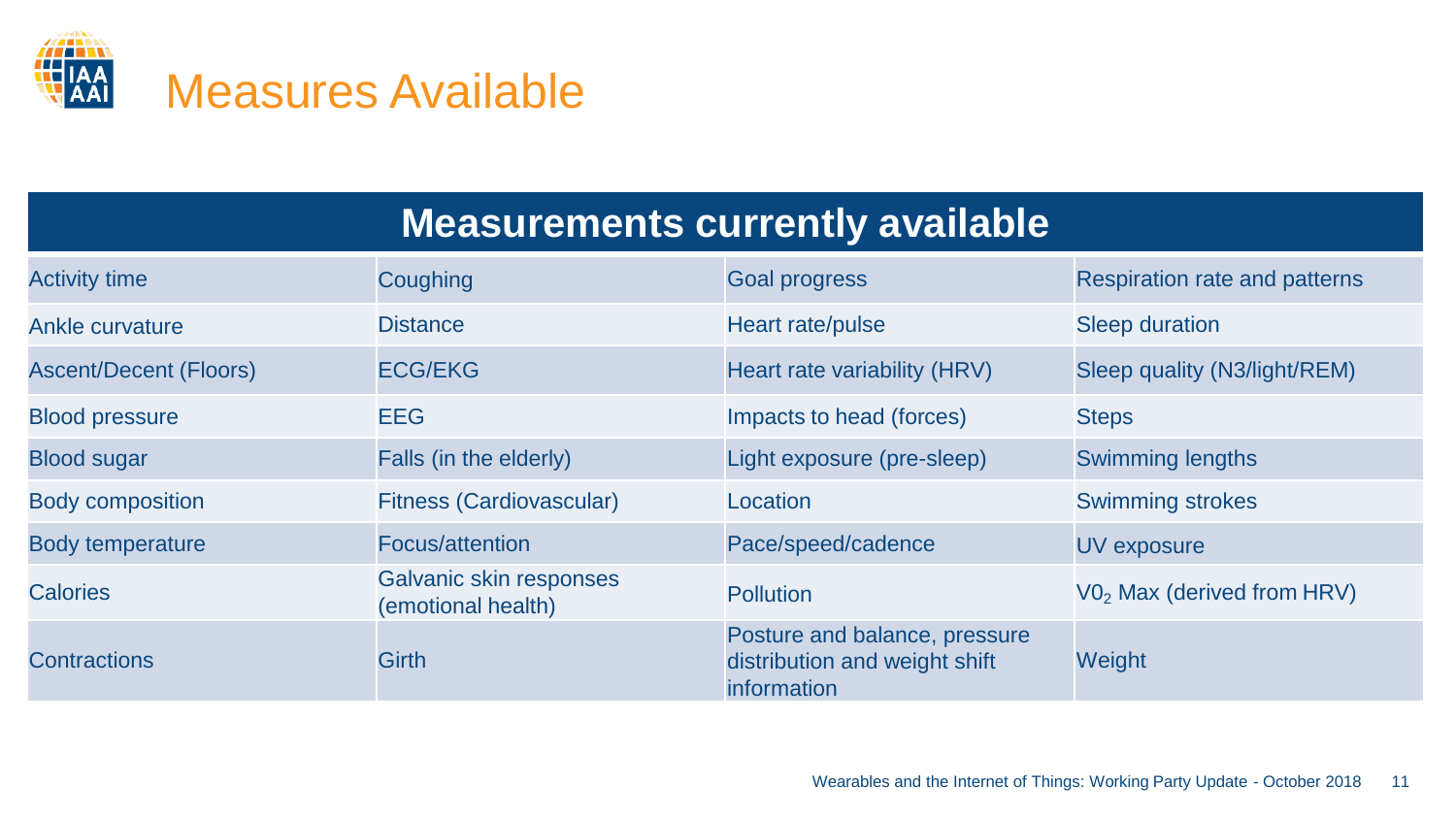

## **Measurements currently available**

| <b>Activity time</b>          | Coughing                                             | <b>Goal progress</b>                                                          | <b>Respiration rate and patterns</b>   |
|-------------------------------|------------------------------------------------------|-------------------------------------------------------------------------------|----------------------------------------|
| Ankle curvature               | <b>Distance</b>                                      | Heart rate/pulse                                                              | <b>Sleep duration</b>                  |
| <b>Ascent/Decent (Floors)</b> | <b>ECG/EKG</b>                                       | Heart rate variability (HRV)                                                  | <b>Sleep quality (N3/light/REM)</b>    |
| <b>Blood pressure</b>         | <b>EEG</b>                                           | Impacts to head (forces)                                                      | <b>Steps</b>                           |
| <b>Blood sugar</b>            | Falls (in the elderly)                               | Light exposure (pre-sleep)                                                    | <b>Swimming lengths</b>                |
| <b>Body composition</b>       | <b>Fitness (Cardiovascular)</b>                      | Location                                                                      | <b>Swimming strokes</b>                |
| <b>Body temperature</b>       | Focus/attention                                      | Pace/speed/cadence                                                            | <b>UV</b> exposure                     |
| <b>Calories</b>               | <b>Galvanic skin responses</b><br>(emotional health) | <b>Pollution</b>                                                              | V0 <sub>2</sub> Max (derived from HRV) |
| Contractions                  | <b>Girth</b>                                         | Posture and balance, pressure<br>distribution and weight shift<br>information | Weight                                 |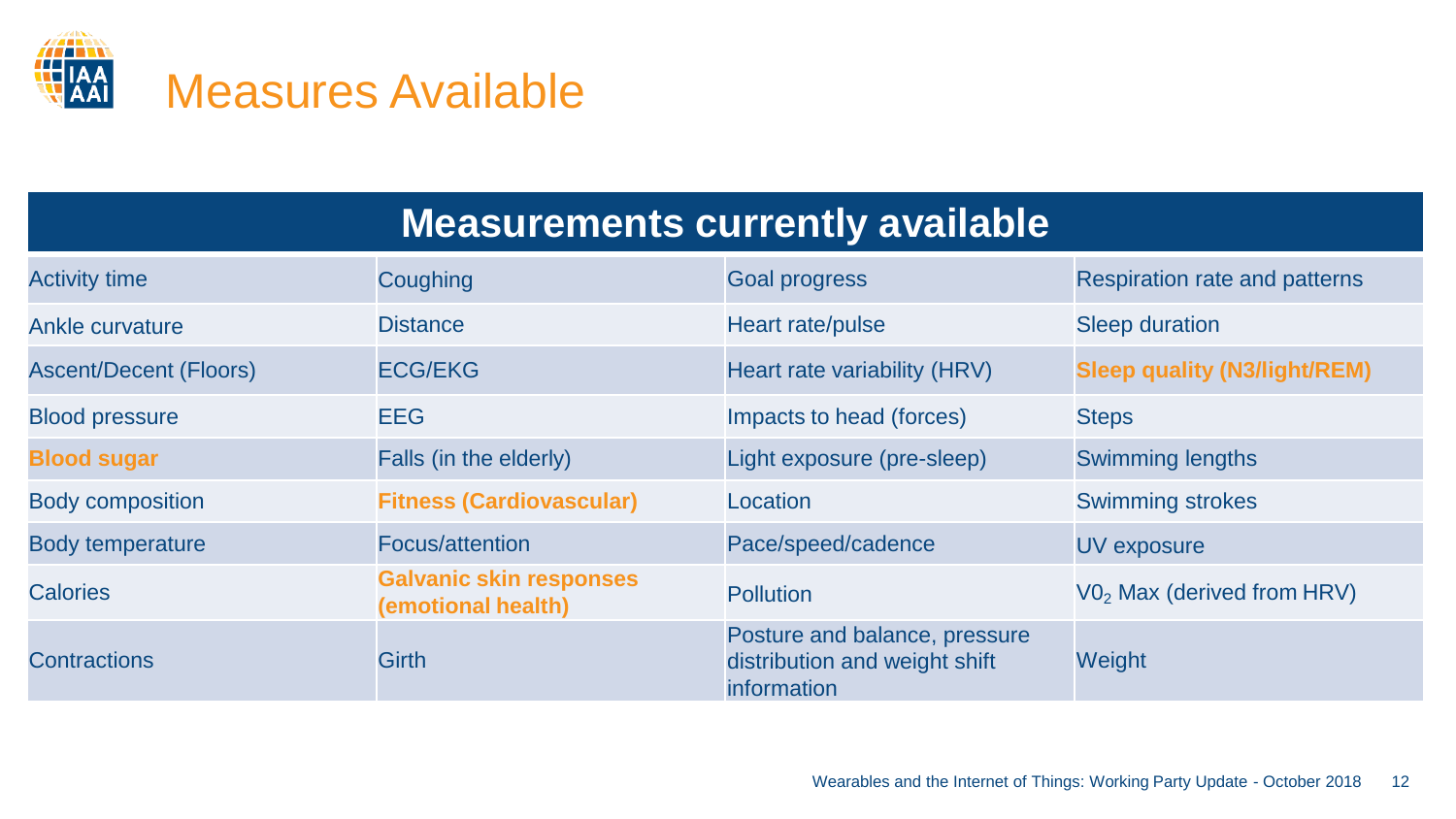

#### **Laboratory conditions**

- +/-10% accuracy on steps
- Heart rate measures +/-5% accurate
- Derived energy measures unreliable **Real world**
- Over 100% variance in real life steps tracked
- Consistency is better individual issues seem to be systematic

#### **Considerations**

- How device is worn
- Self reported information
- Direct measures versus derived measures

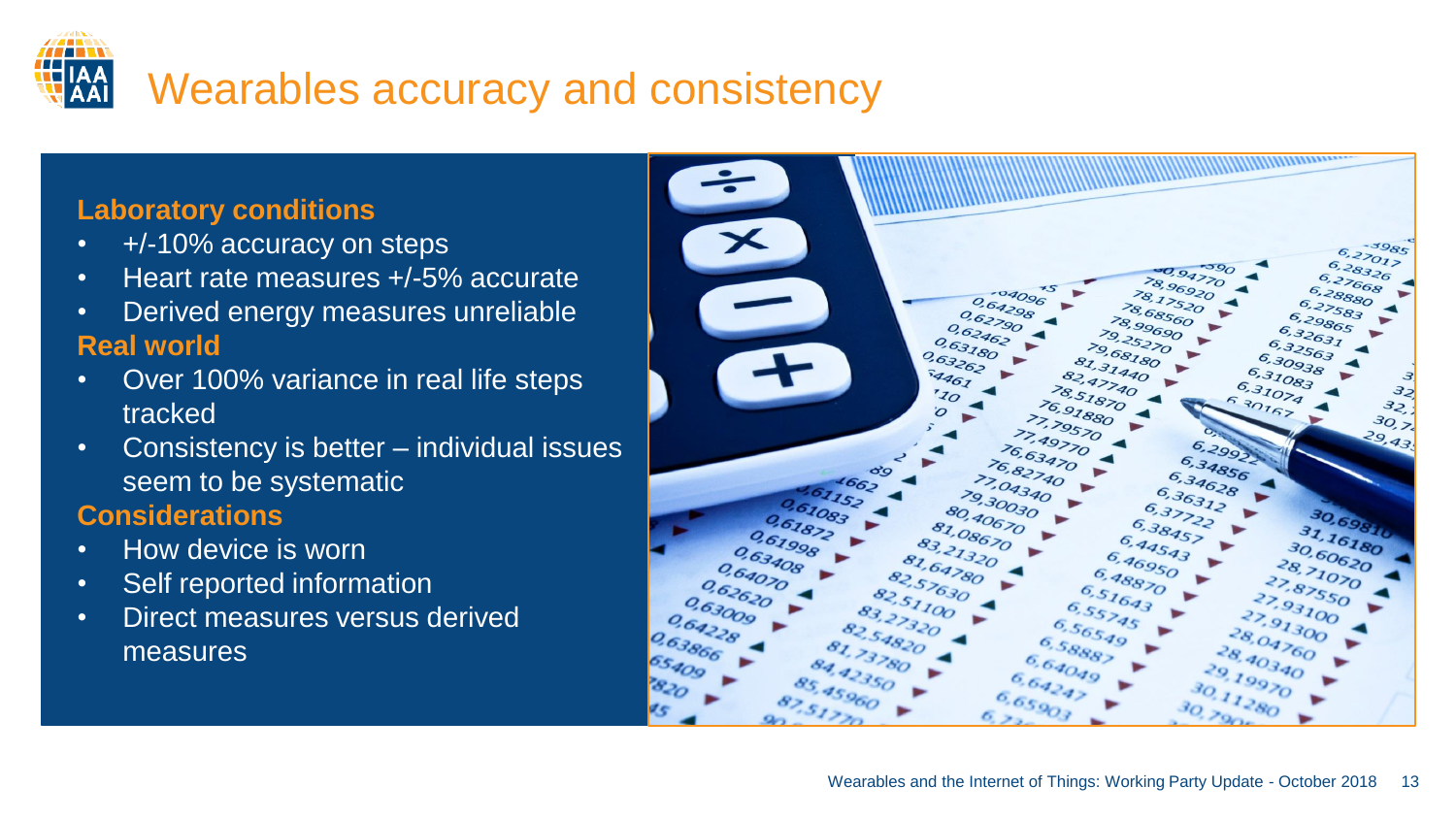## **Current Uses**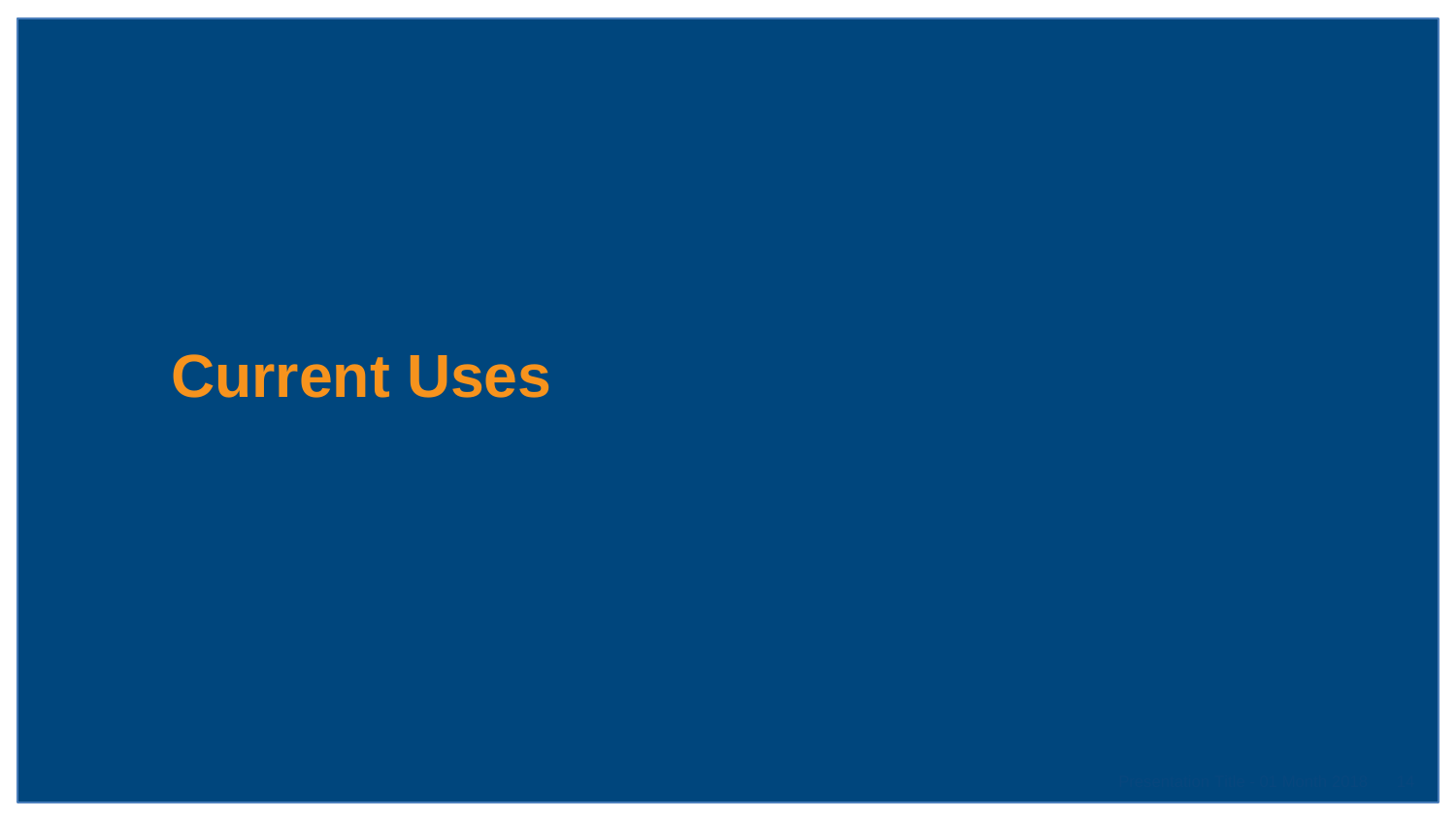



- Measure health biometrics, healthrelated behaviours and outcomes
- Engage customers in new ways
- Potentially improve health as part of wider program of change
- Offer disease specific products while tracking disease management
- Manage chronic conditions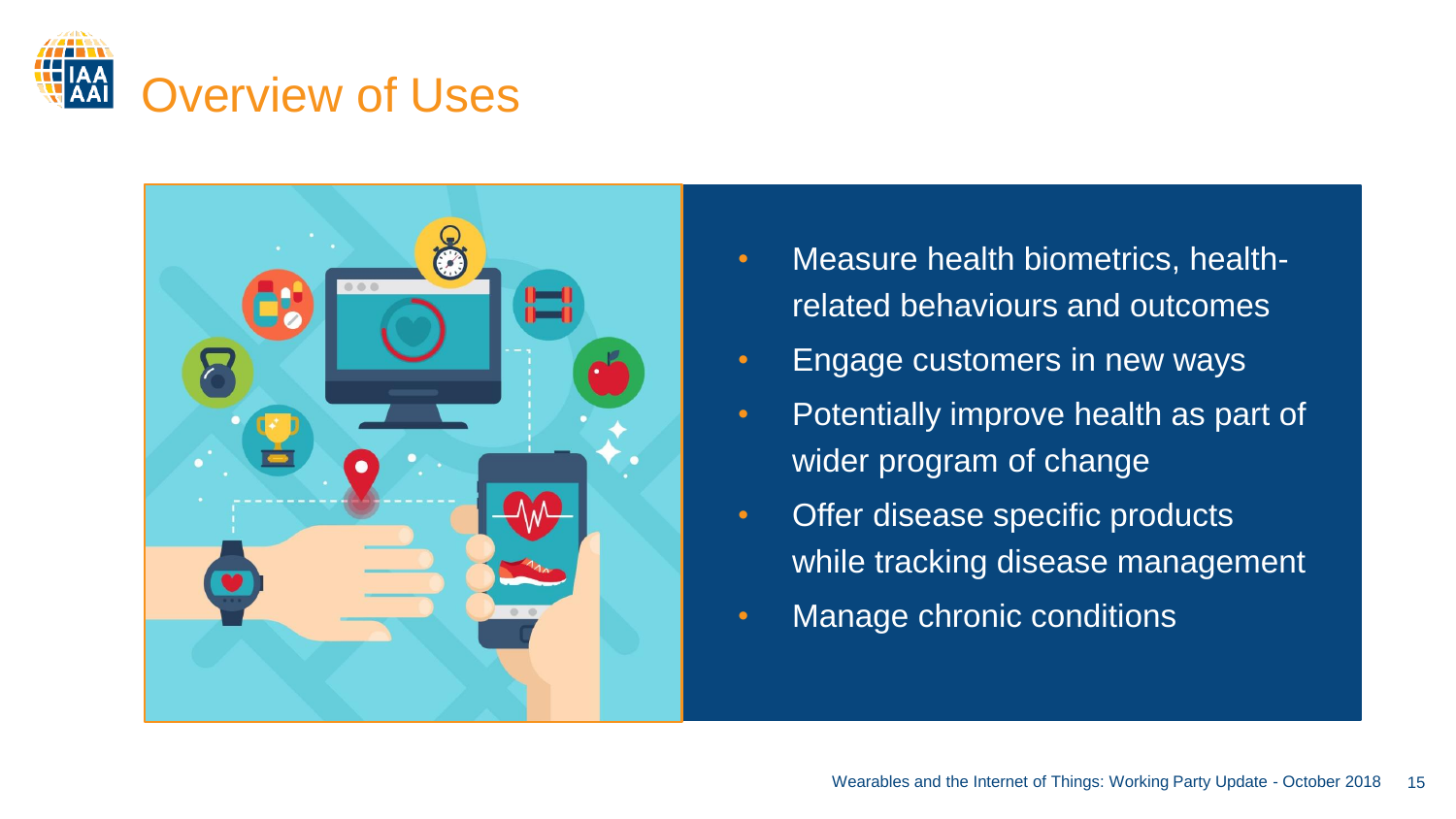



16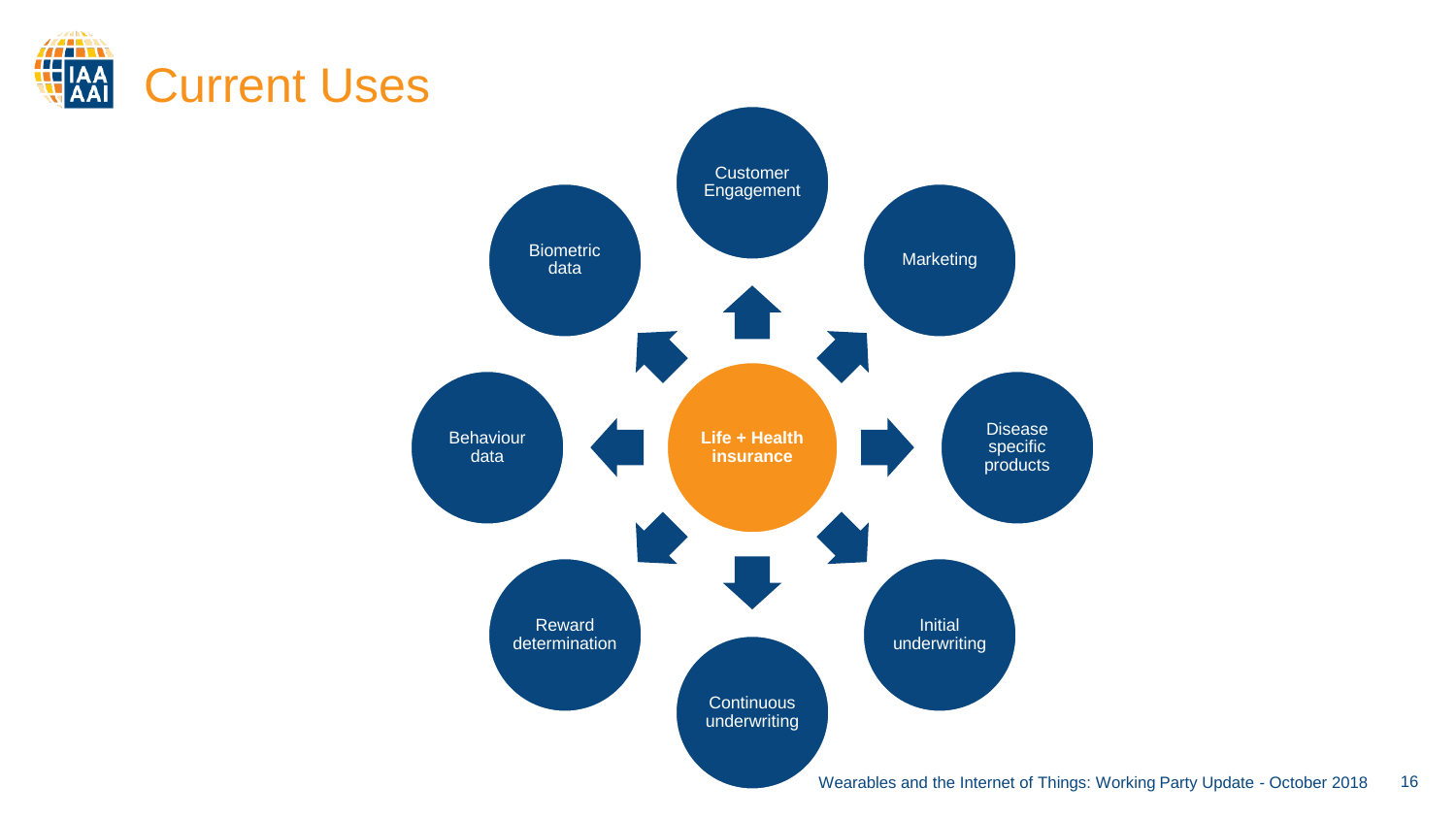



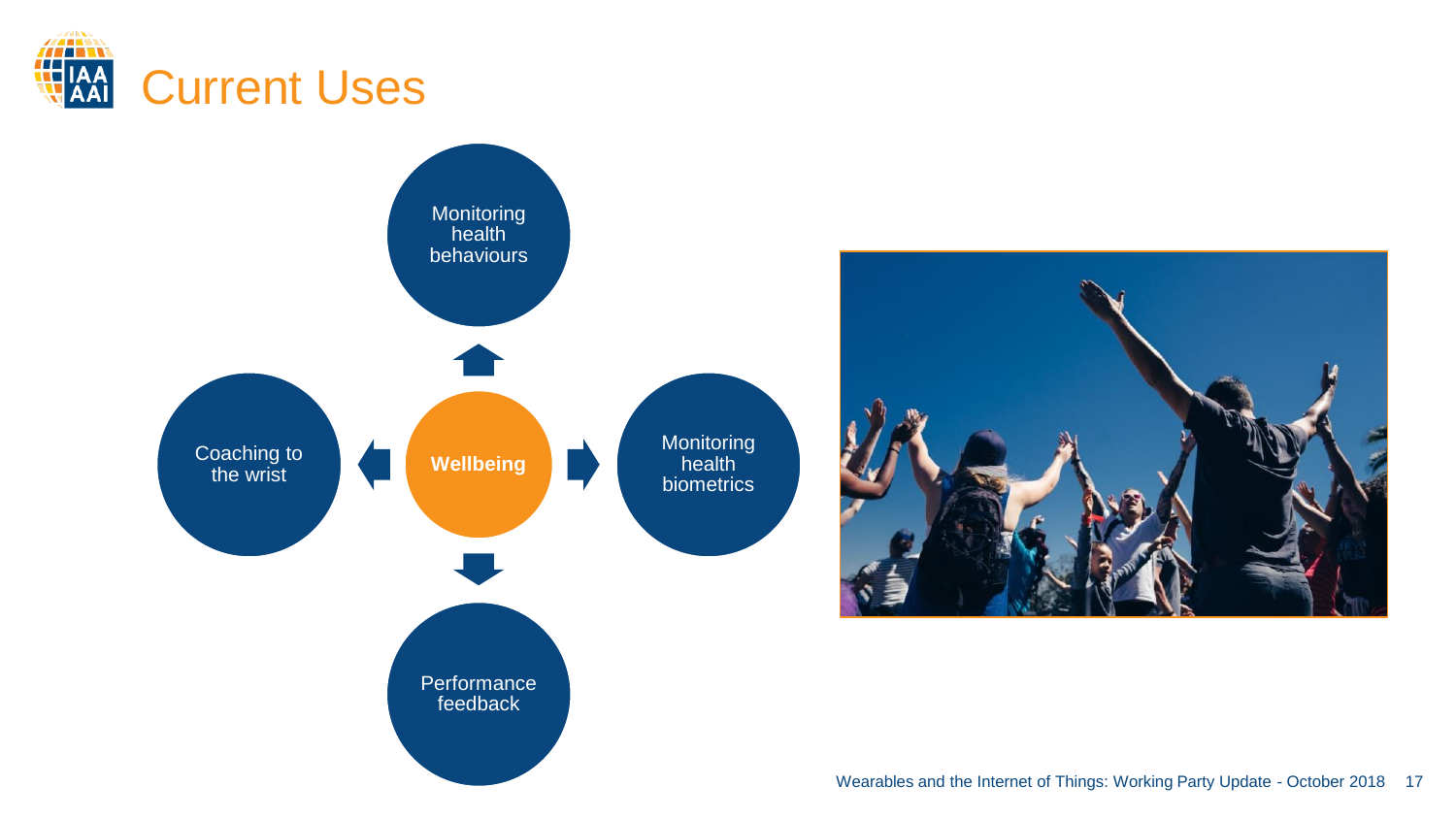



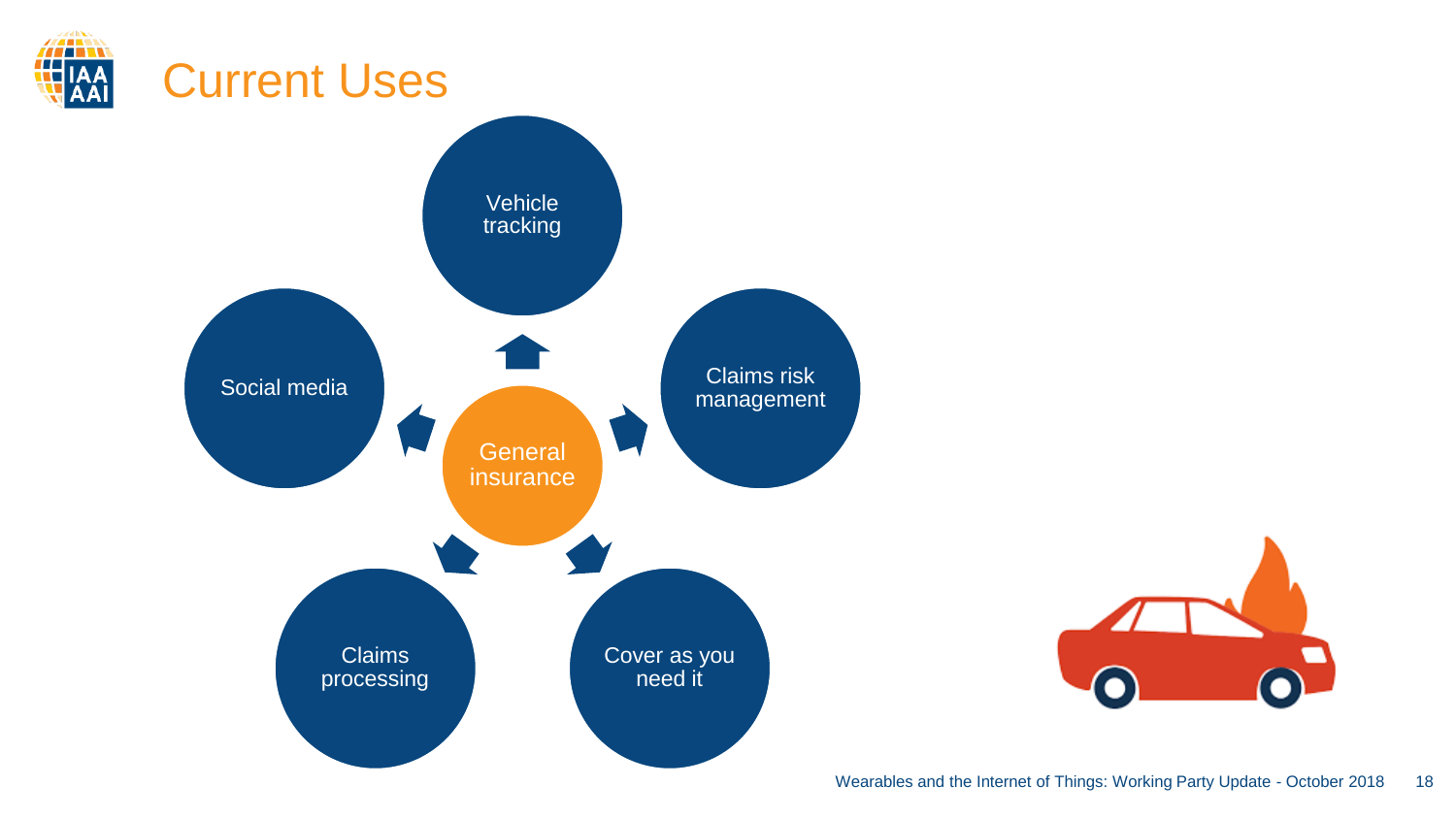

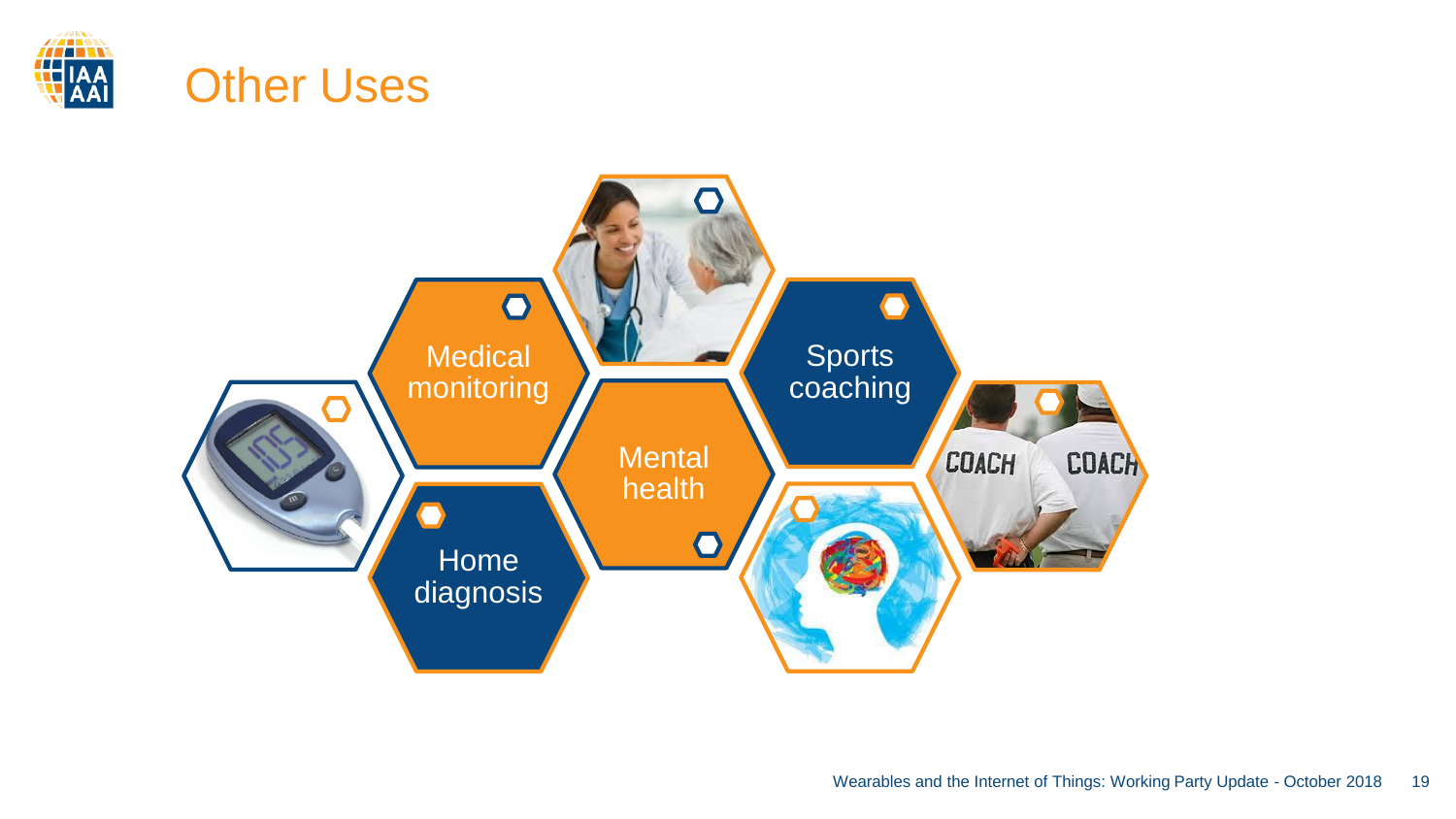## Data Considerations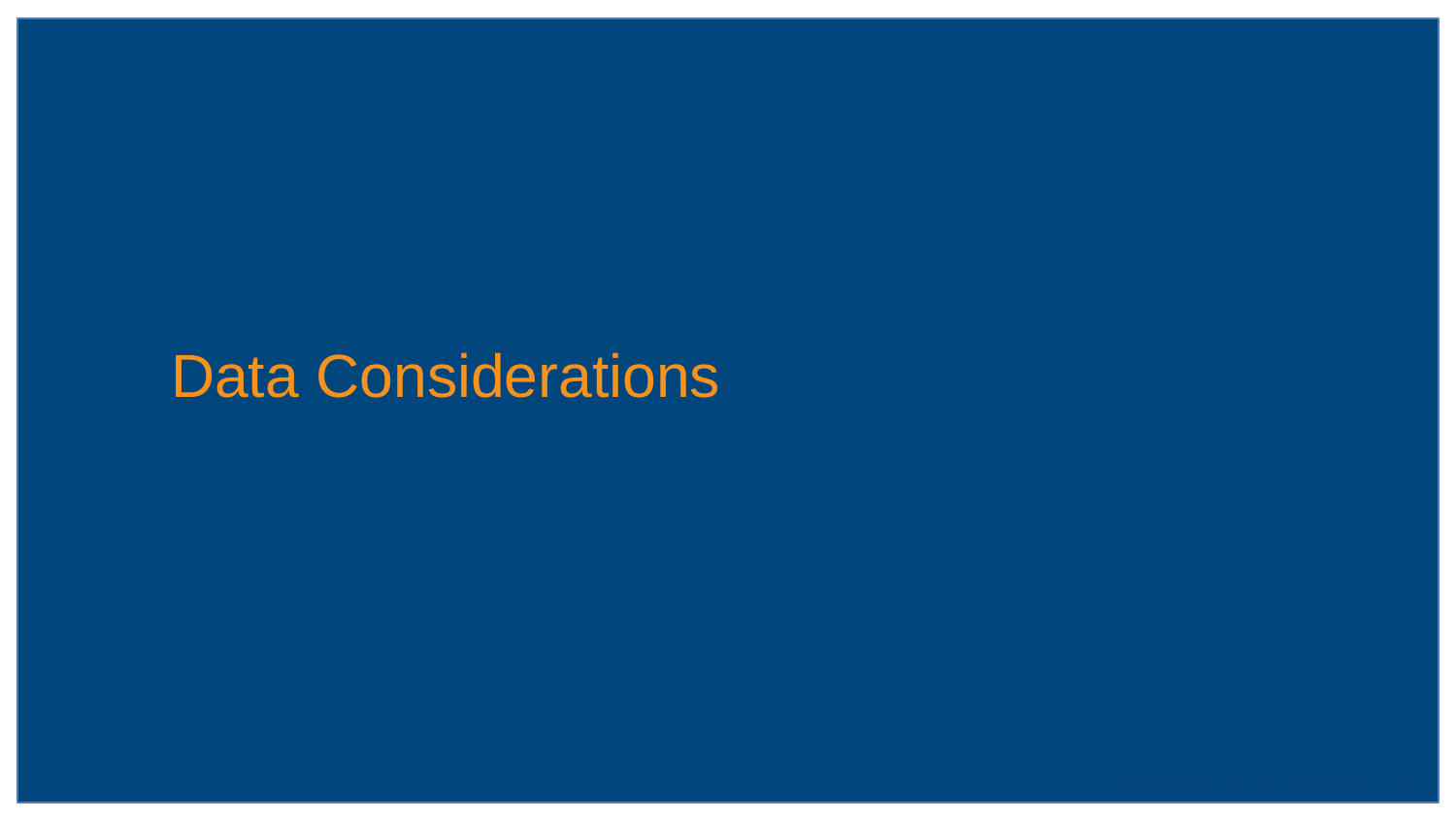



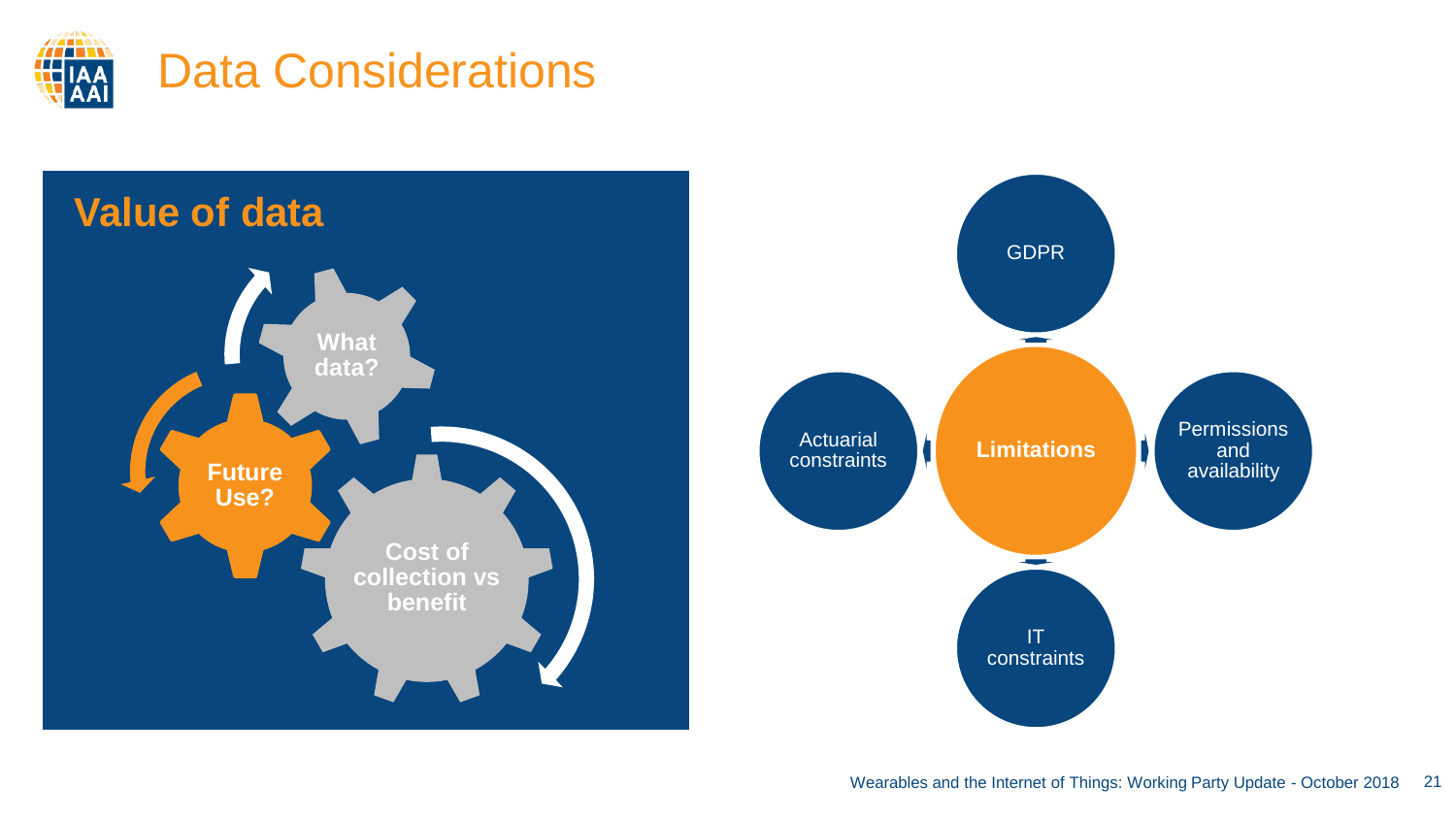

#### **Data reliability**

- Fraud
- Selective tracking vs frictionless tracking
- Fit for purpose?

#### **Potential systematic errors**

- The device itself, and changes in the device during the data collection period
- How the device is used when collecting data of interest
- How the device is worn, and impact on results

#### **Data Use**

- Changes over time vs a point in time
- Data aggregation and analysis of cohorts
- Application at individual level

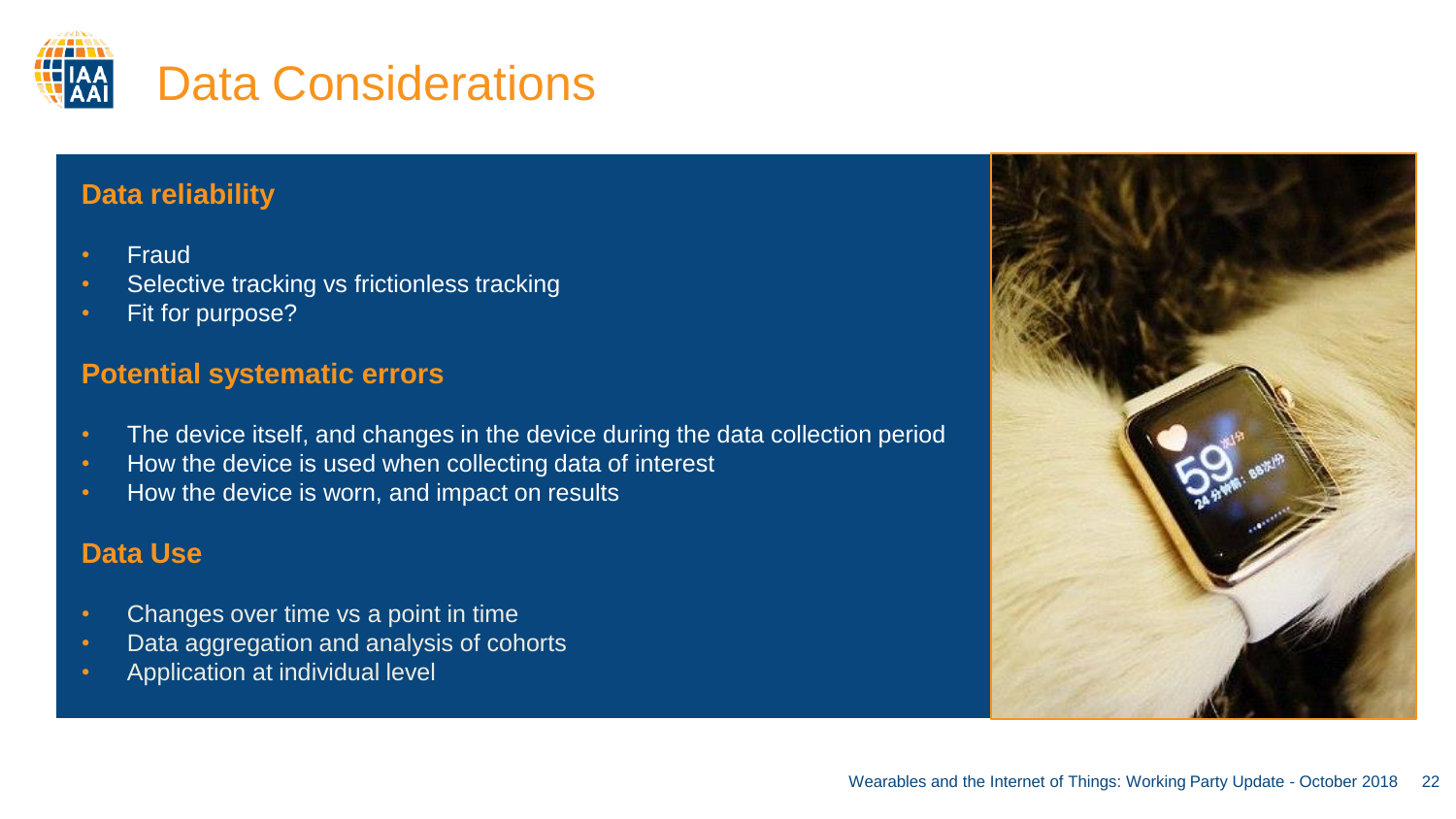



- Choice of technology = better engagement
- Upgrading technology
- Using API integration data aggregators collect, format and clean data from multiple sources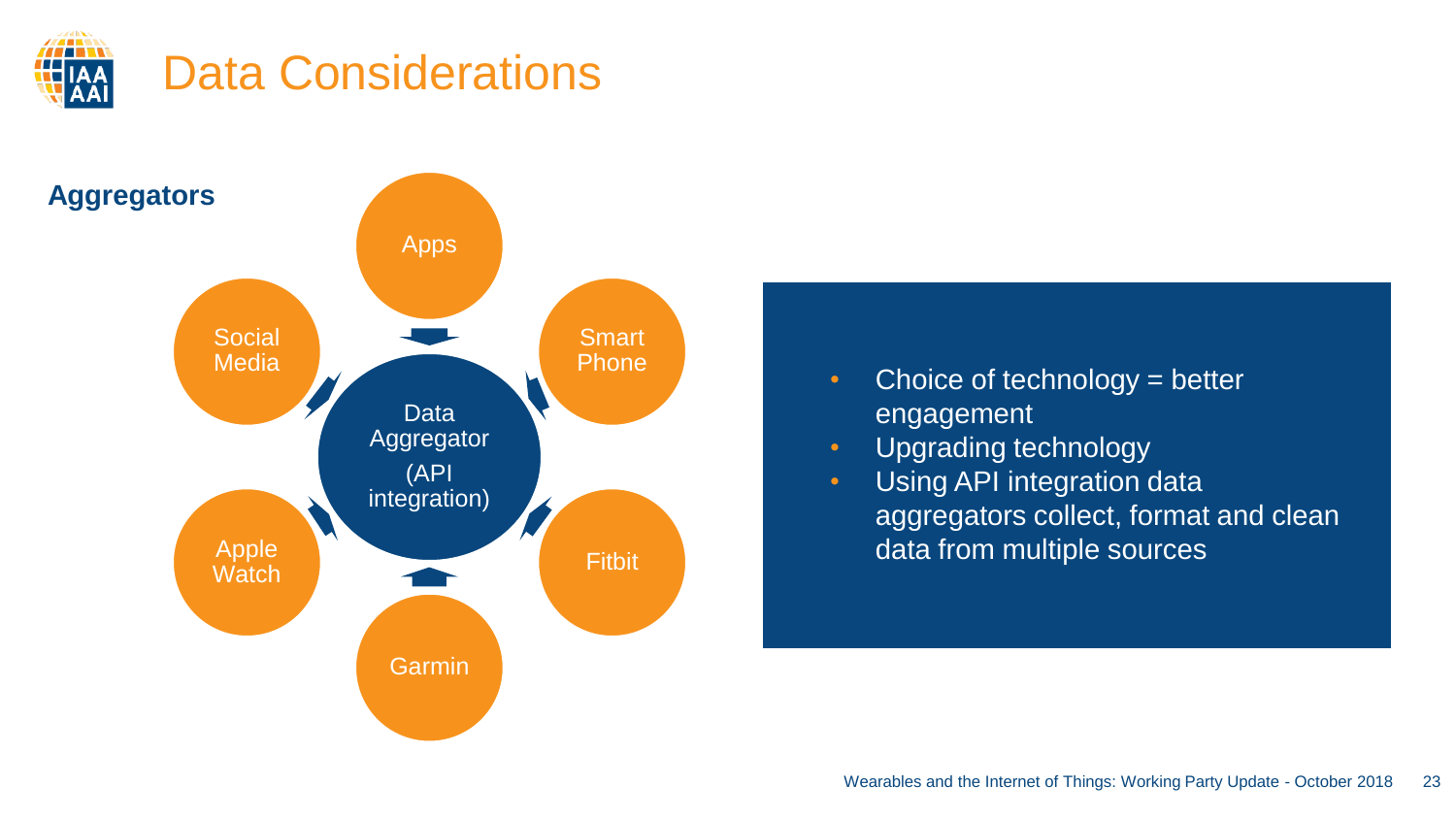# Risks and Challenges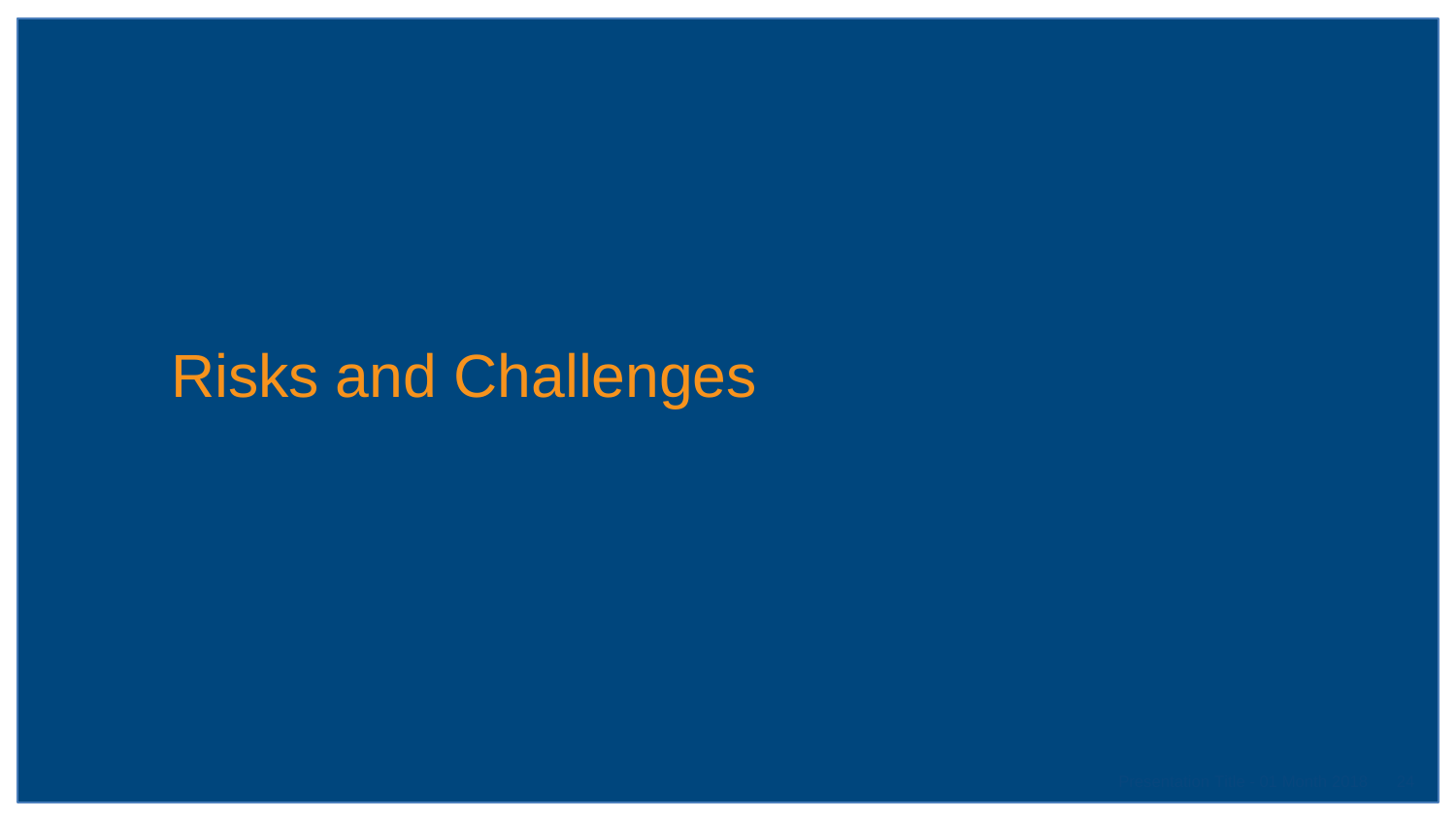

Viable **Insurance Products Technological Capabilities** Regulators' **Objectives** Insurers' **Objectives** Customer Needs & Engagement Data quality and processing Pace of change Cost vs benefit Changing role of insurer Data privacy Risk pooling Pace of change Willingness to adopt new technology Effectiveness of behavioural change Need for insurance solution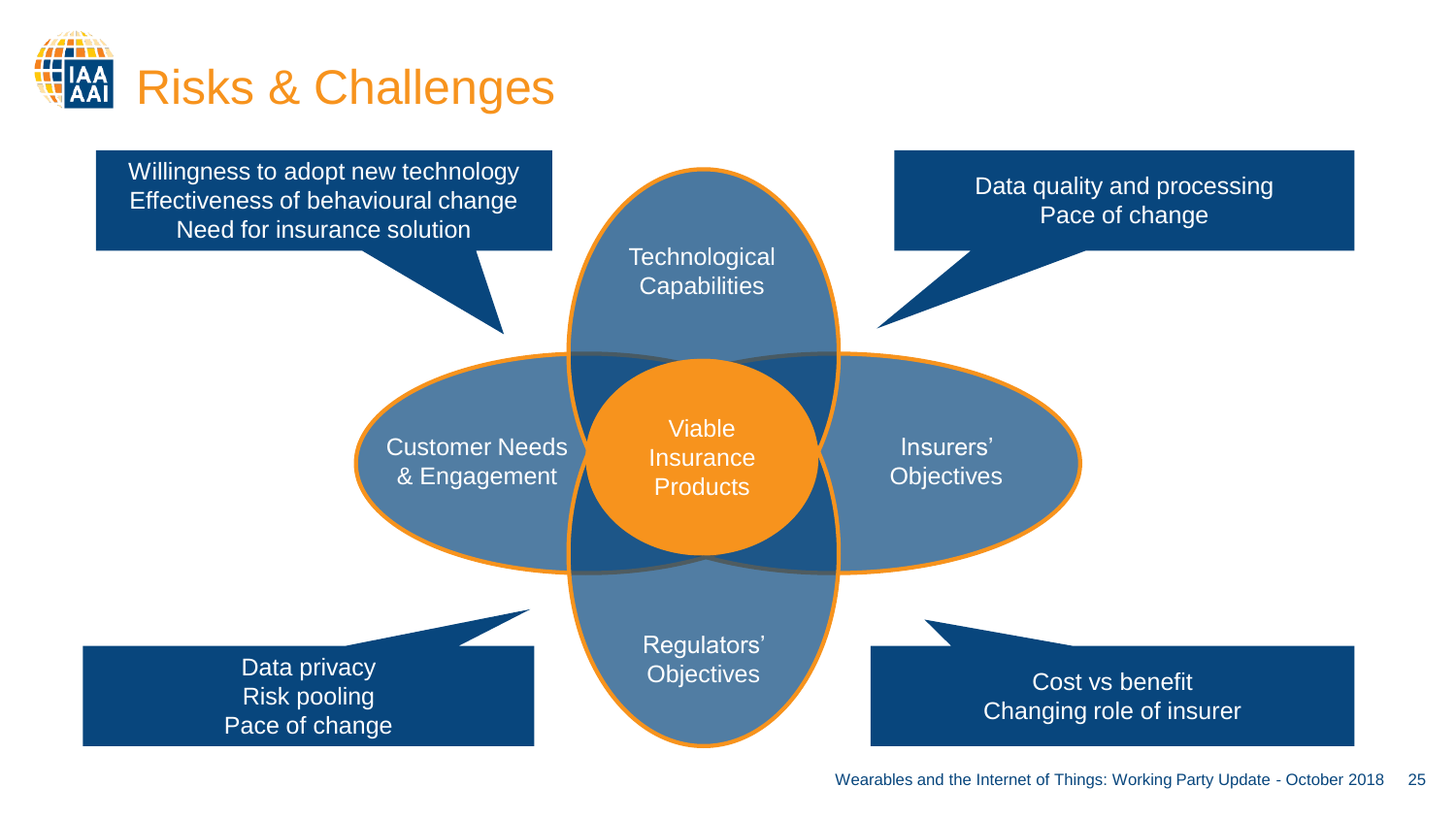# Technical Developments – what the future might bring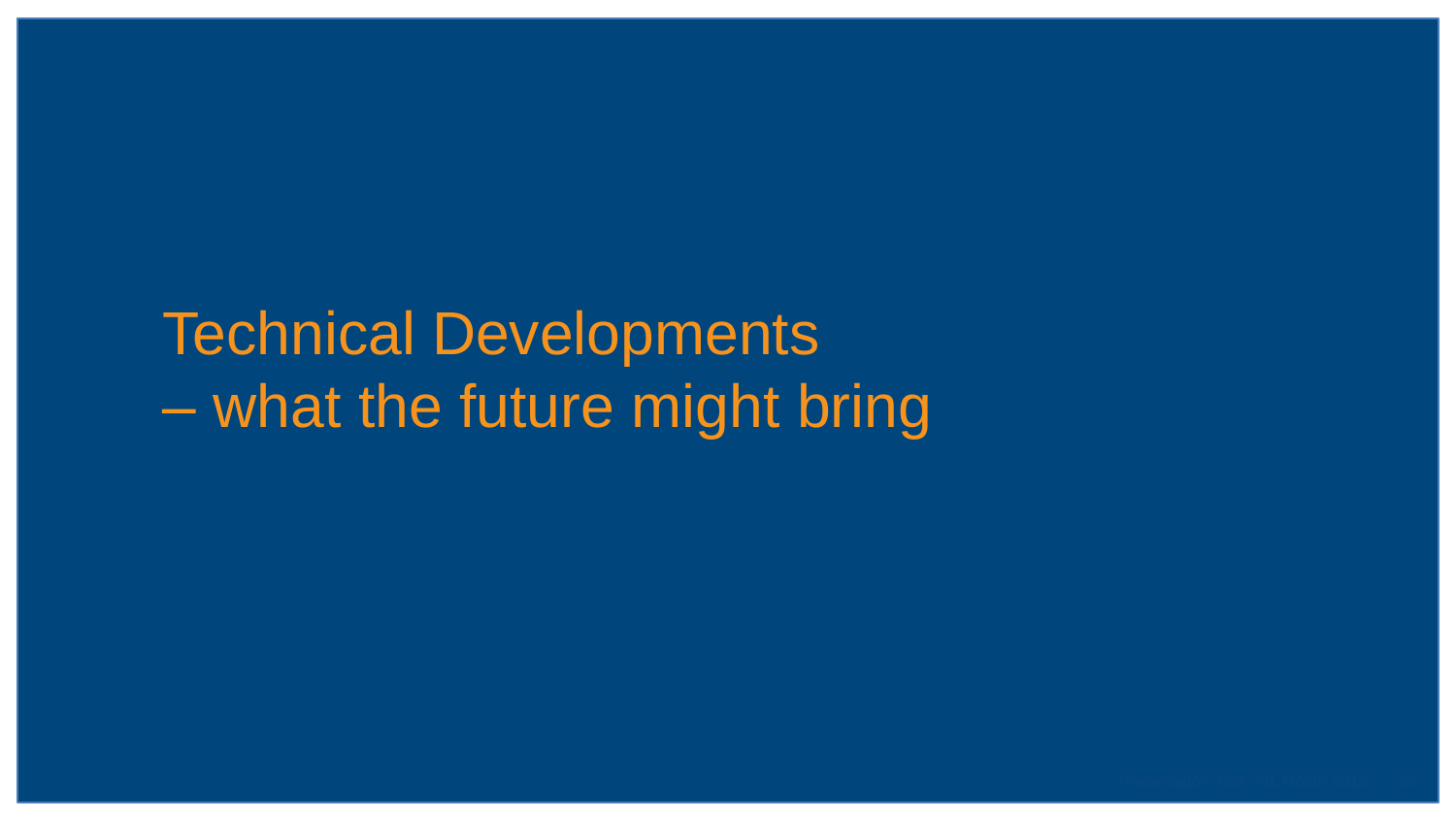# Tech Developments – What the future might bring…







## **Embedded Technology**

- Microchipping humans!
- Tracking, payment, make calls, send texts and emails, monitor health, access buildings, attend events…
- Less than 10 years away...

Affective computing attempts to recognise and interpret human emotional states via:

- Camera-based systems
- Voice patterns
- Brainwave activity
- Electrodermal activity
- Breath analysis



## **Wearables in sport**

- Often at forefront of technology uptake
	- Can give us an indication of current and future uses of technology
- Some uses deemed as unfair advantage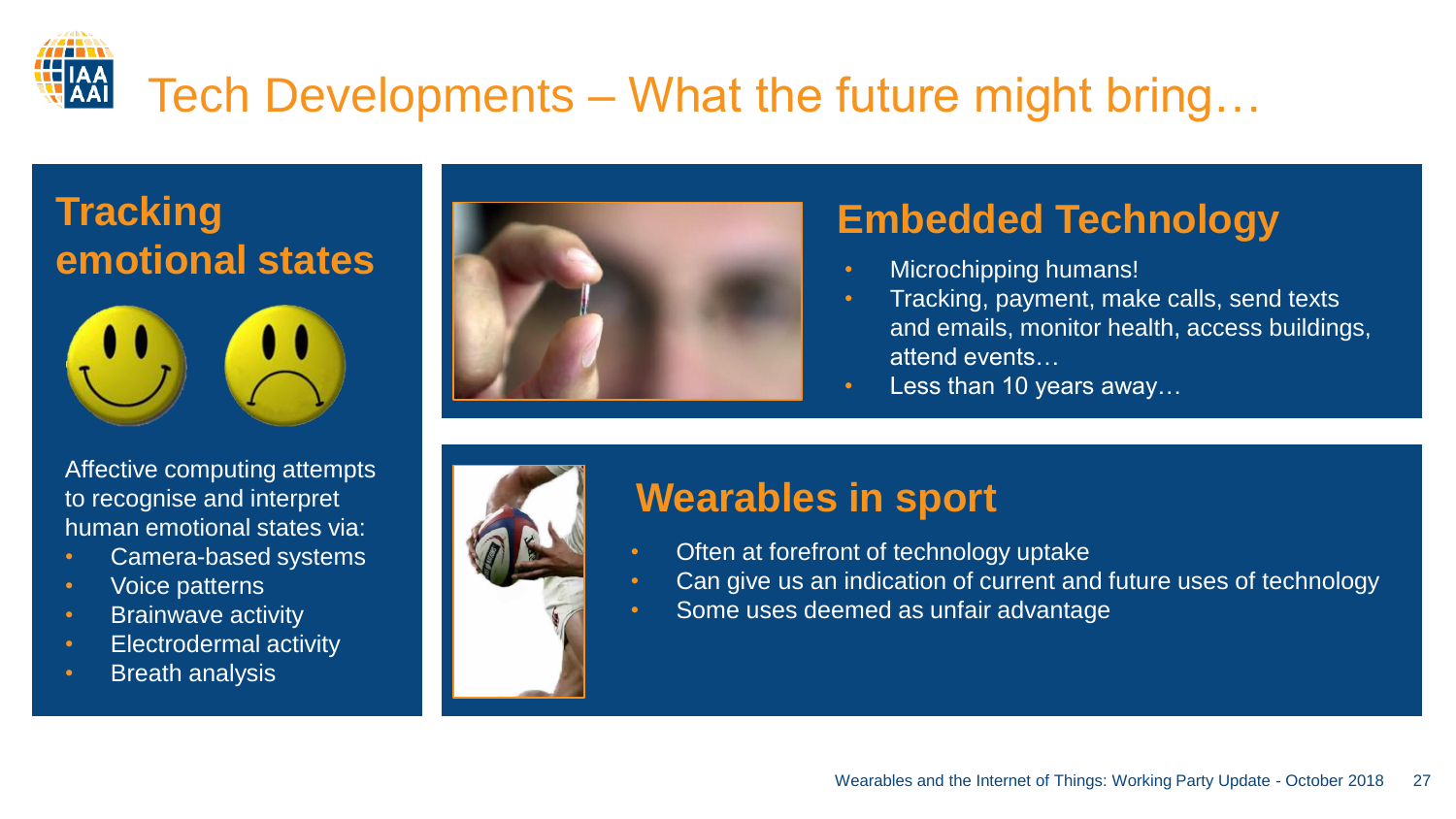

## Tech Developments – What the future might bring…



#### **Brain – computer interface**

- Directly reads users' thoughts
- Control augmented and virtual realities



#### **Exoskeletons**

- Bionic suits controlled using thought
	- Rehabilitation help for spinal cord injuries
- Smart underwear as a solution for back pain
- A "chairless chair" for use in industries such as manufacturing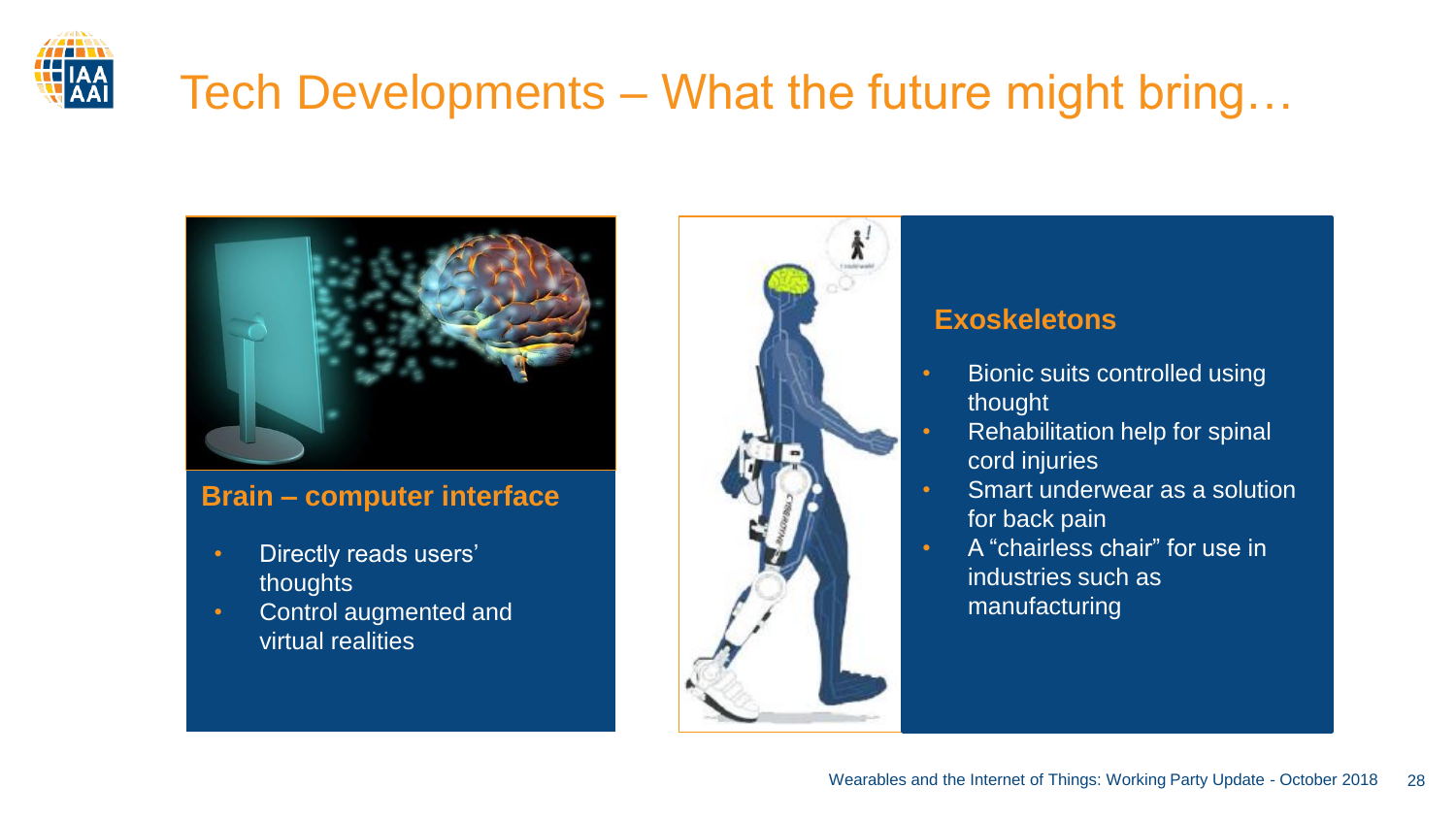

## Considerations for the future of insurance

| The future of insurance                                                                    |                                                                        | <b>Revolution or evolution?</b> |                                   |                                     |  |                             |
|--------------------------------------------------------------------------------------------|------------------------------------------------------------------------|---------------------------------|-----------------------------------|-------------------------------------|--|-----------------------------|
| <b>Technology</b><br>take up                                                               | <b>Asymmentries</b><br><b>New</b><br>/ anti selection<br>opportunities |                                 | <b>Evolution vs</b><br>revolution | Living up to<br>the hype            |  | Who will take<br>advantage? |
| <b>Beyond reported</b><br>How will you collate<br>conditions & claims<br>data & analyse it |                                                                        | Short term vs long term         |                                   | <b>Game changing</b><br>innovations |  |                             |

When will you get involved & how?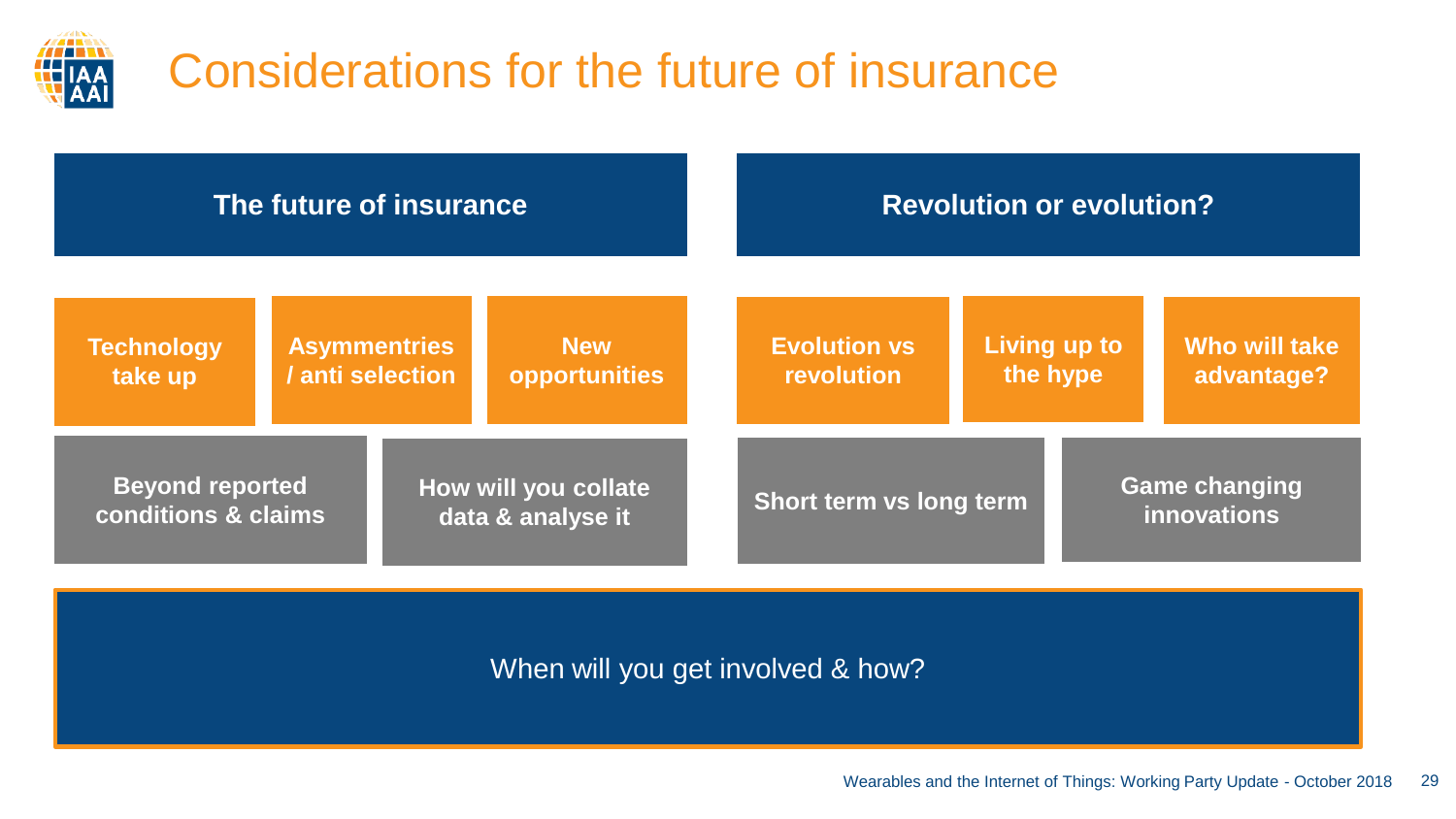

- Rapidly developing area
- Market opportunity vs catalyst for change
- Technology is only part of the solution
- Data considerations data capture, legislation and interpretation
- Ethical and moral behaviour in terms of sensitive personal data
- Risk of market fragmentation through reduced cross subsidization
- Specialist products
- Those engaging will be on an evolving business case and product development journey
- When will you get involved and how?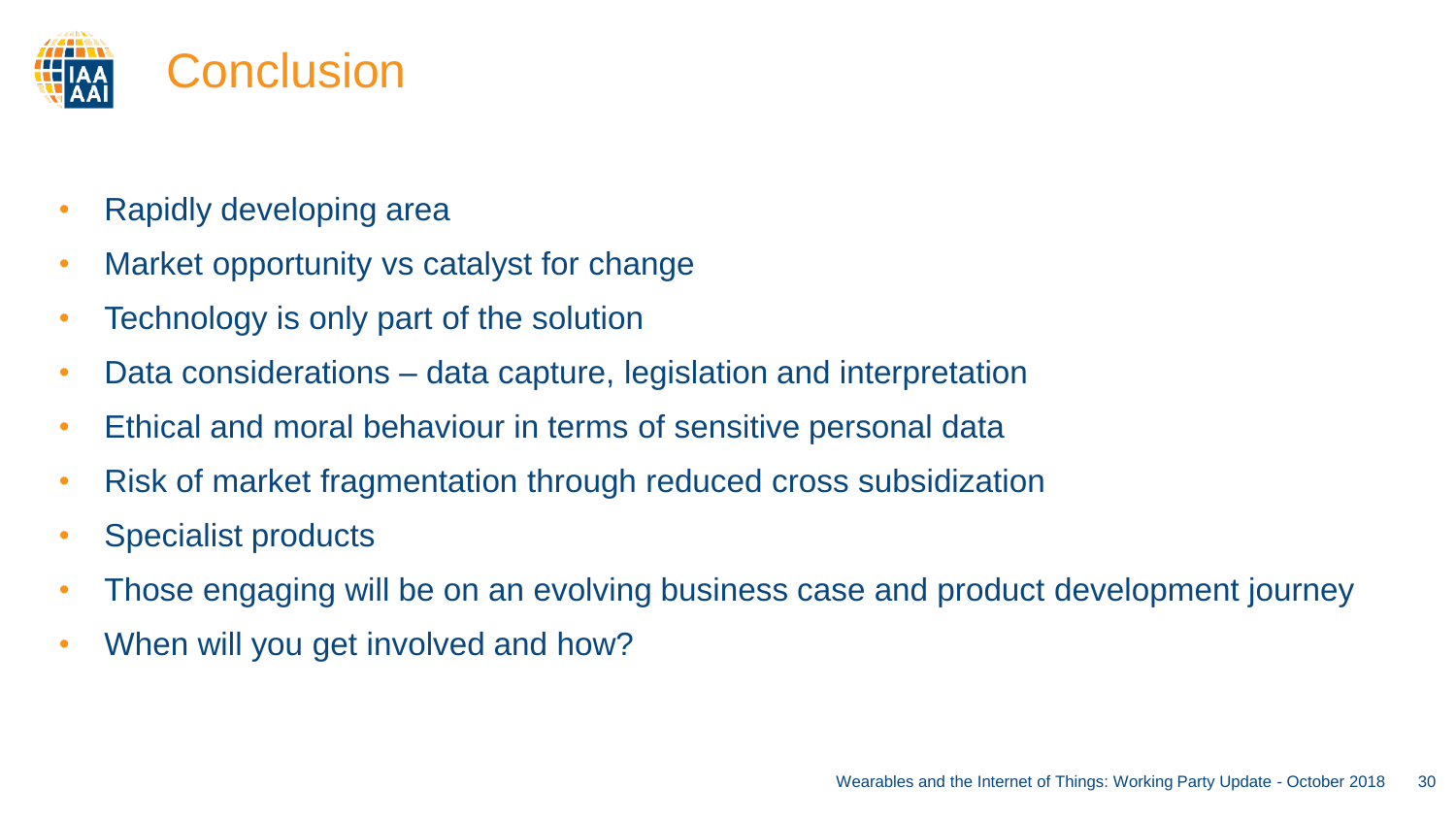



Expressions of individual views by members of the Institute and Faculty of Actuaries and its staff are encouraged.

The views expressed in this presentation are those of the presenters.